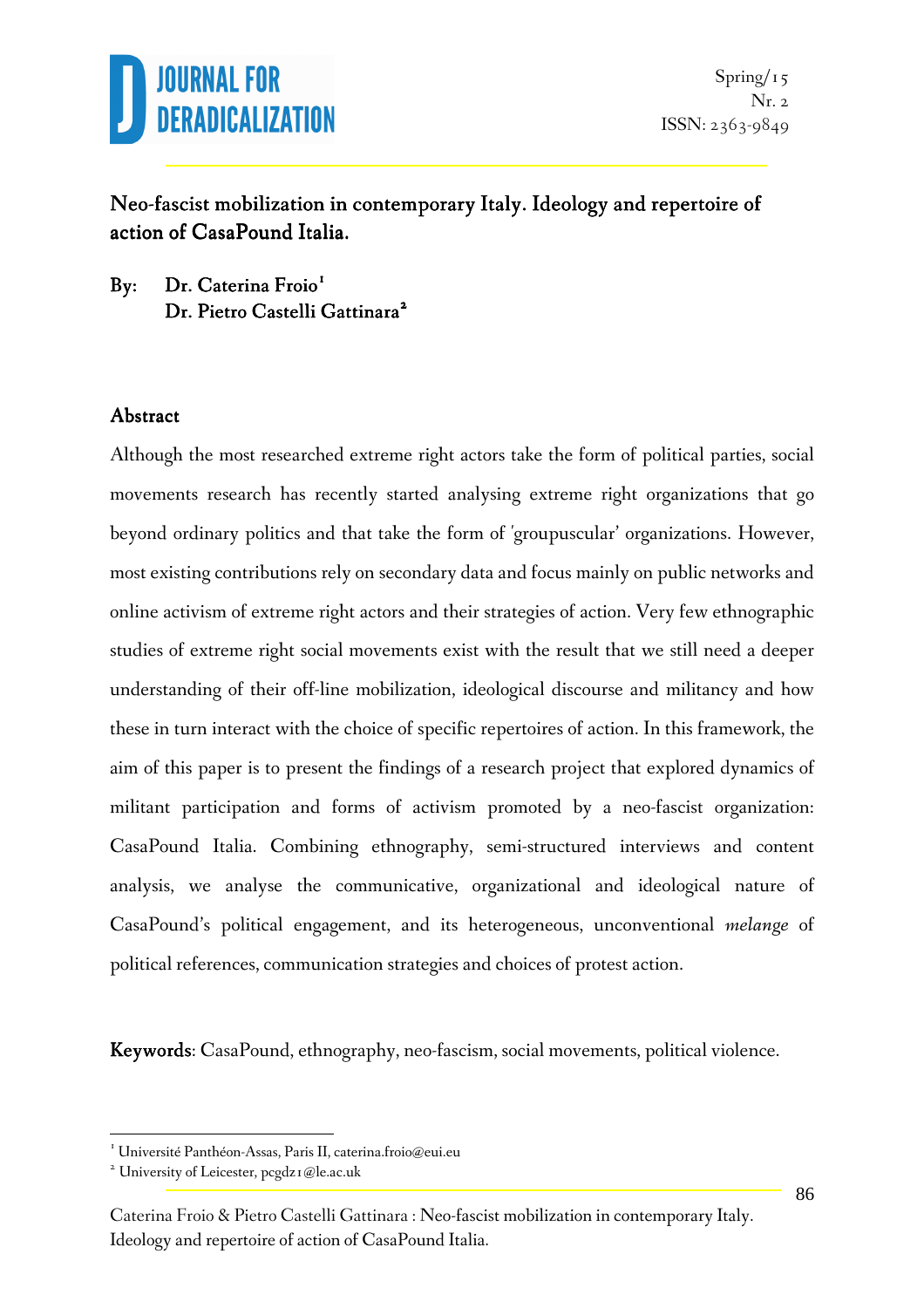#### Introduction

 $\overline{a}$ 

While most research on right-wing extremism focuses on political parties, their ideologies and electoral constituencies a number of social movement studies has recently addressed extreme right<sup>3</sup> politics outside the institutional arena, investigating street-based 'groupuscular' organizations: the "lunatic fringe" (Camus 2007, 103) of this broad and controversial political family. Yet, most of this scholarship had to rely on secondary data due to the understandable challenges of approaching extreme right groups for field research and/or those originating from the complete lack of 'political affinity' between the researcher and the object of research (Blee 2003). As a result, when approaching groupuscular organizations of the extreme right, existing contributions tackle primarily their online activism and publicly visible activities (Caiani and Parenti 2013), whereas there are almost no direct ethnographic investigations of militancy and mobilization *within* these type of groups 4 . Although often valuable to study the public networks and online activism of extreme right actors, secondary data can say very little on the symbolic processes and actual practices of militancy among extreme right activists. Ethnography, instead, is probably the most appropriate research method for understanding how grievances are translated into public claims, observing how collective action is developed, sustained and discursively represented in extreme right organizations (Blee 2007;Di Nunzio and Toscano 2011; Koch  $2013$ ).

<sup>&</sup>lt;sup>3</sup> In the paper we use the terms "radical right " and "extreme right" interchangeably. In the literature the first one refers to actors that 'oppose' the Constitution but run for elections. The second to organizations that are 'hostile' to the Constitution and can hence be banned (Mudde 2000; 12). As a matter of fact CasaPound appears to be a combination of the two. On the one hand, it makes ideological reference to Italian fascism (although the "apology of fascism" is forbidden by the Italian Constitution) while at the same time running for elections.

<sup>&</sup>lt;sup>4</sup> See for exceptions: Blee 2007; Di Nunzio and Toscano 2011; and Bouron 2014. According to Caiani, della Porta and Wagemann (Caiani et al. 2012; p. 9-13) for long time social movements literature has focused exclusively on left-wing libertarian actors, leaving the 'extreme right side' of social movements mobilization relatively underexplored.

Caterina Froio & Pietro Castelli Gattinara : Neo-fascist mobilization in contemporary Italy. Ideology and repertoire of action of CasaPound Italia.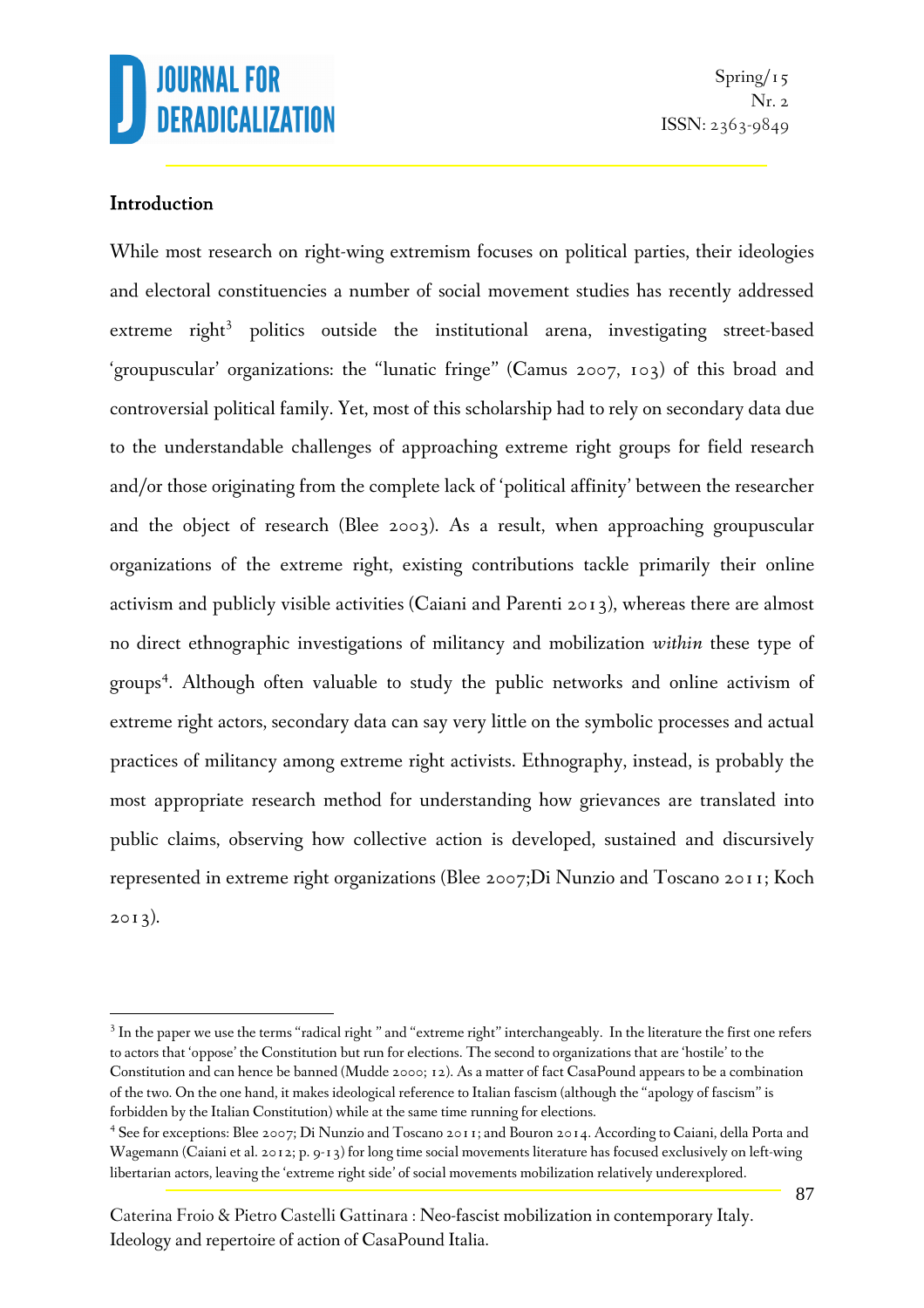With the goal of contributing to the growing literature on the social movement side of extreme right politics, in 2012 we developed an ethnographic study in CasaPound Italia (Albanese et al. 2014), analysing the militancy, and mobilization strategies of a neo-fascist organization. The main objective of the project was to explore the relationship between the group and historical Fascism, the interpretation of the European crisis and the propensity to violence. The research team was composed of researchers from different disciplines in the social sciences, reflecting our ambition to bridge approaches derived from historiography, anthropology and political science.<sup>5</sup> The project was composed of three work-packages corresponding to the mixed-methods, pluralist approach promoted by the research group that will be detailed in the next sections.

CasaPound Italia (CPI) is today the most visible neo-fascist organization in Italy, and probably one of the most visible extreme right movements in Western Europe. It first appeared as a groupuscular organization in 2002, when a group of young activists managed to squat a building in the city centre of Rome, and then progressively captured public attention in Italy and abroad. As a result, despite counting only a few thousands active militants, CasaPound today regularly runs candidates in local elections, it organizes national demonstrations and it has developed a joint strategy with one of the most electorally relevant populist party at the national level, the Northern League (NL). As will be discussed, CasaPound's mobilisation is one in which a public rhetoric based on a careful selection of elements from the Italian fascist doctrine is mixed with action and communication repertoires largely inspired by the radical left social movements of the 1990s. The distinctive feature of CPI – or "the fascist of the third millennium", as they refer to themselves – is its use of unconventional, showcase forms of protests, combined with a

 $\overline{a}$  $5$  The project was initiated in 2012 and mainly based at the European University Institute. The members are: Dr. Matteo Albanese (ICS, University of Lisbon); Dr. Giorgia Bulli (University of Florence); Dr. Pietro Castelli Gattinara (University of Leicester) and Dr. Caterina Froio (University of Paris II).

Caterina Froio & Pietro Castelli Gattinara : Neo-fascist mobilization in contemporary Italy. Ideology and repertoire of action of CasaPound Italia.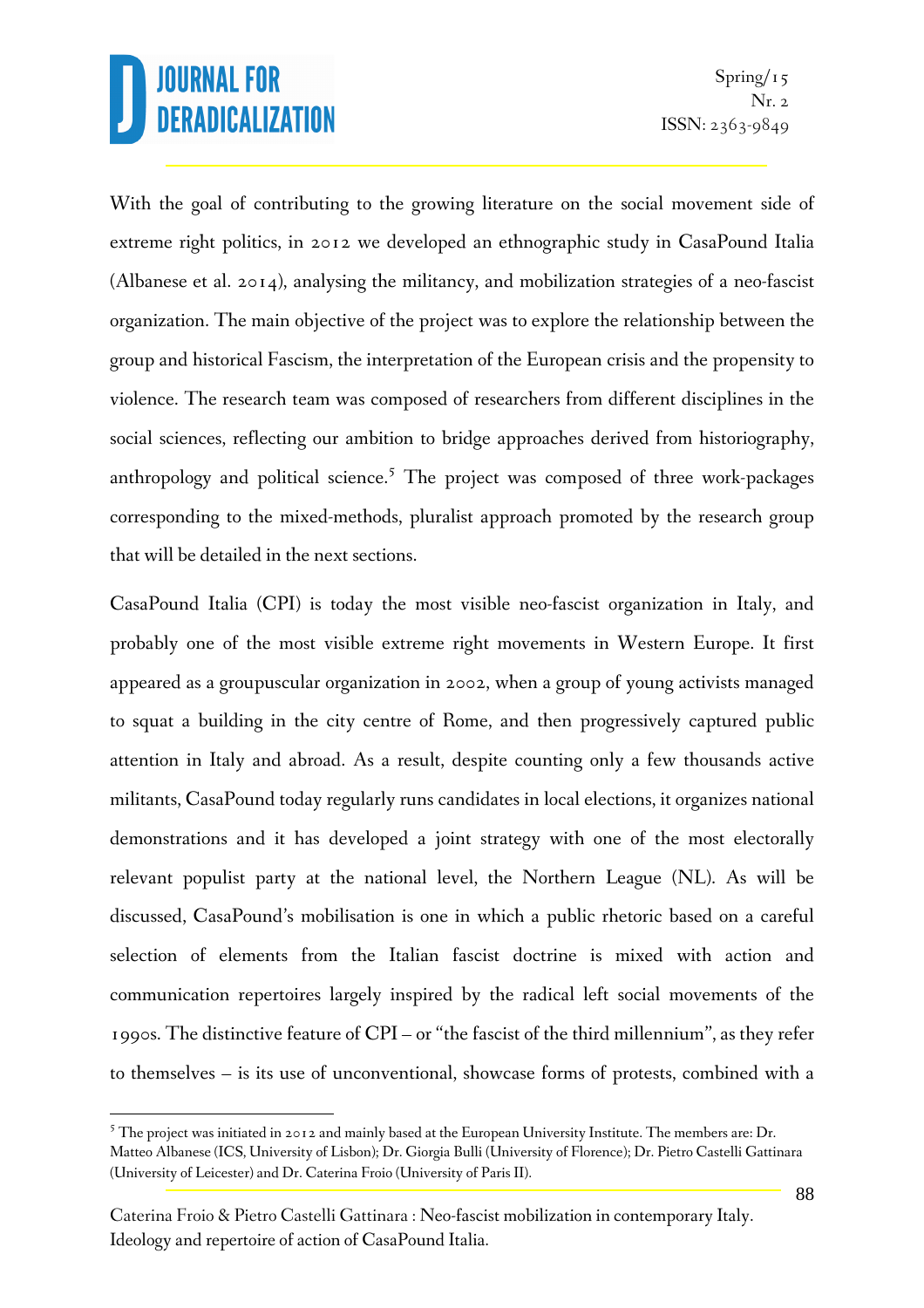rather original symbolic repertoire, at least for an extreme right organization. In so doing, CasaPound has successfully managed to construct its own, self-styled activism, which the mass media can now easily recognize and reproduce (Bouron and Froio 2014).

Despite the limited number of supporters, CPI enjoys important visibility in Italy and in the European extreme-right subcultural milieu. Observers interpret CPI's popularity as the result of "specificities" of CPI's activism (Bartlett et al. 2012). Until the late 2000s, the group was mainly engaged in expressive activities aiming at developing its network of associations and headquarters. At the same time, it emancipated itself from the existing actors of the Italian extreme right arena, and started gaining the attention of national media for its unconventional actions (squats) and uncommon blurring of symbols (Che Guevara and Mussolini). Besides that, media attention was driven by the groups' provocative political rhetoric and its frequent violent confrontation with left-wing and anti-fascist social movements. At the international level, CasaPound earned the headlines in 2011, when one of its sympathizers killed 2 Senegalese street vendors in Florence before committing suicide. In the following years, the group was involved in a number of showcase events, which increased in rate and visibility as the Italian political and economic crisis unfolded. After a sudden and unsuccessful attempt to build its independent electoral platform, from 2014 onwards the group is increasingly associated with the campaign activities of the vehemently Eurosceptics of Northern League. Hence, today CasaPound is split between the 'official' endorsement by one of the main actors in the Italian party system, and its persistent propensity to political violence which led to numerous violent confrontations with antifascist and the police in January 2015. CasaPound's ambivalence between conventional and violent politics and its unconventional communication strategies have captured the attention of journalists and researchers.

Caterina Froio & Pietro Castelli Gattinara : Neo-fascist mobilization in contemporary Italy. Ideology and repertoire of action of CasaPound Italia.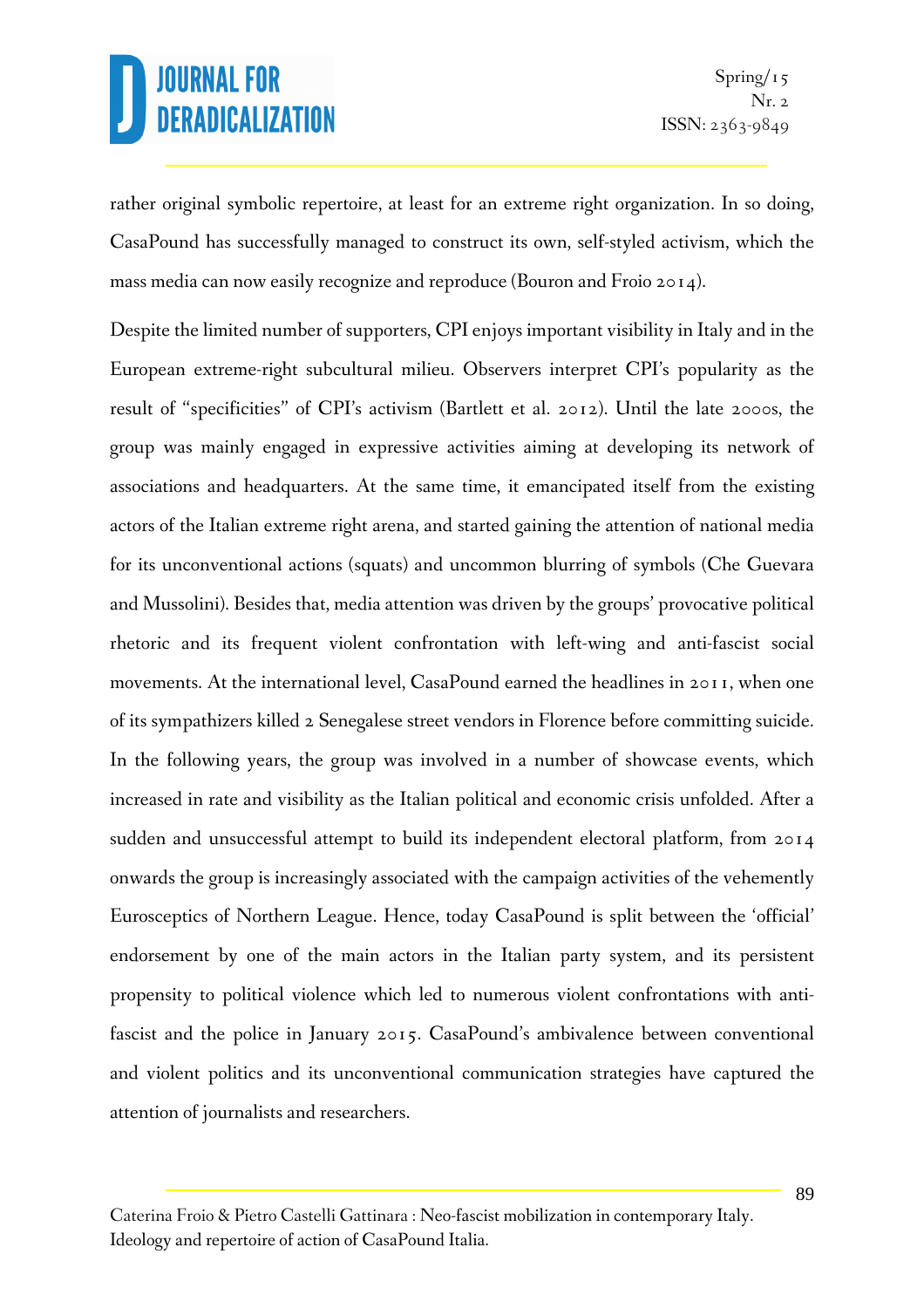The paper is organized as follows. First, we provide background information about the research project, discussing the research design and the methodological choices of our work. Subsequently, we outline the landmarks of CasaPound's recent history, summarizing the main features of the group, and describing its specificities in terms of organizational structure and ideology. We will focus on the aspects of CasaPound that, in our opinion, have contributed to its emergence as the most prominent radical right actor in contemporary Italy: the political tactics mixing innovation and tradition in terms of semiology and campaign topics, the ambiguous relationship with violence, and the ability to balance between institutional and protest politics. In the final section, we discuss the implications of the recent choices of the group, before drawing some conclusive remarks and pave the way for future comparative investigations in this field.

#### Research and methods

Although the most researched extreme right actors take the form of political parties (see Mudde 2007), social movements research has recently started analysing extreme right organizations that go beyond ordinary politics and that take the form of 'groupuscular' organizations (Klandermans and Mayer 2006). In this framework, however, most existing contributions rely on secondary data and focus mainly on public networks and online activism of extreme right actors and their strategies of action (Caiani et al. 2012; Caiani and Parenti 2013). Very few ethnographic studies of extreme right social movements exist with the result that we still need a deeper understanding of their off-line mobilization, ideological discourse and militancy and how these in turn interact with the choice of specific repertoires of action. In this framework, our principal aim was to understand the dynamics of militant participation and forms of activism promoted by CasaPound. Our goal was to uncover the communicative, organizational and ideological nature of CasaPound's political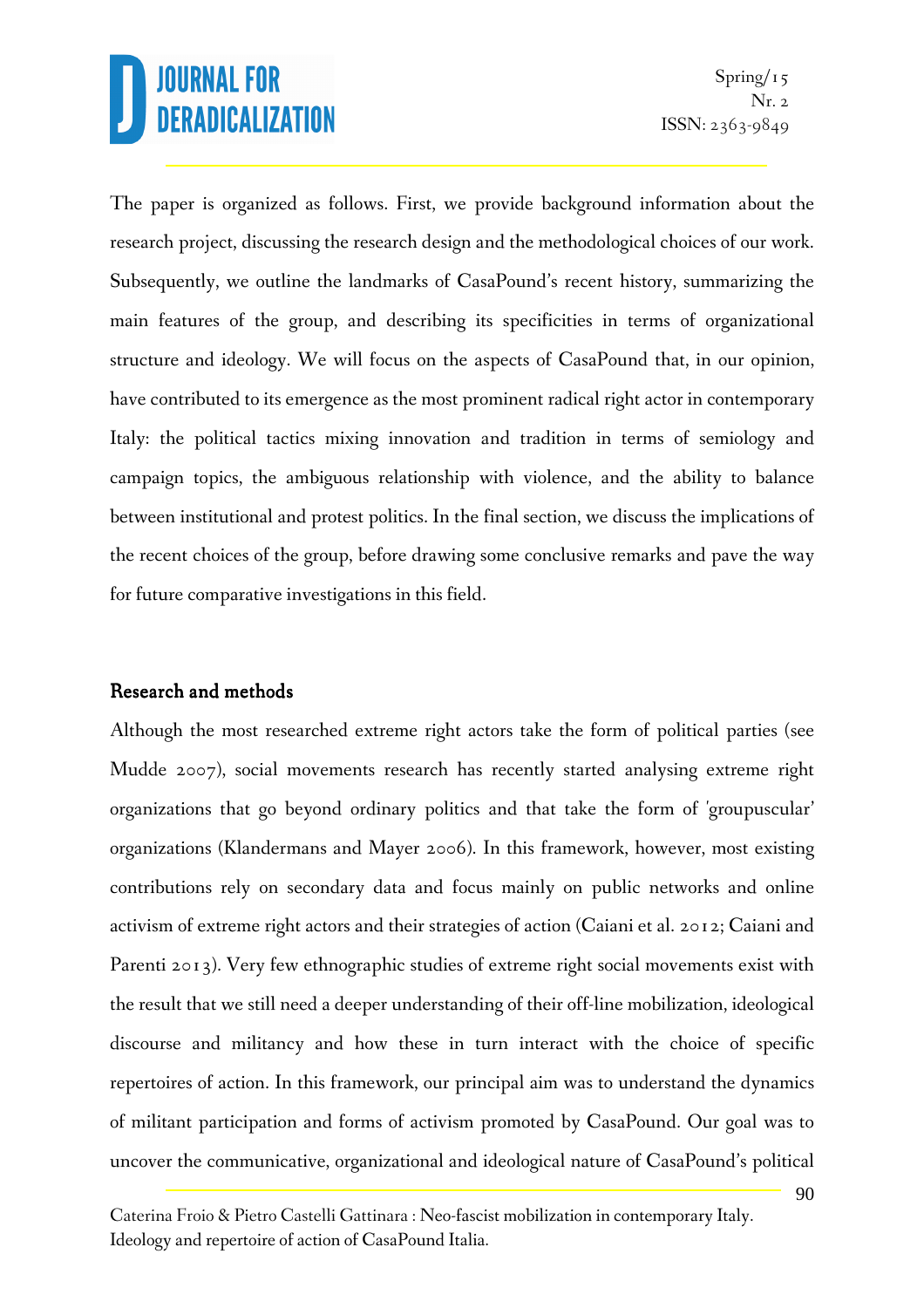engagement, and its heterogeneous, unconventional *melange* of political references, communication strategies and choices of protest action. Following the typology suggested by Mudde (2000, 12) CPI may be qualified as a neo-fascist organization which refers to historical (Italian) Fascism as its major ideological source.

The focus on CasaPound Italia was motivated by the wide recognition of the originality and timeliness of the group's action strategy, which differentiates it from other political groups of the same area. On the one hand, there is CasaPound's public rejection of 'partisan' forms of organization and its propensity towards 'social movement' activism. On the other, there is the group's undeniable ability to construct its own recognisability in the public sphere, especially if one takes into account the objectively limited size of the organization. In a few years, CasaPound was able to attract the attention not only of scholars and experts of radical politics, but also of the mass media and the public in general. For large shares of the Italian public opinion, CasaPound is by now unequivocally associated to its official symbol (the 'turtle') and label ('fascists of the third millennium').

Within the broad panorama of the European extreme right, CasaPound aims to represent (and it is also recognized as) an innovative 'example' not only from the point of view of its ideology, but also in terms of its organizational structures and action repertoires. Above all, other extreme right groups recognize CasaPound's ability to locate itself at the crossroads between institutional and protest politics. Although the leaders of CasaPound are very keen to discursively differentiate their organization from political parties, in fact, they also explicitly reject being identified with social movements. If CasaPound challenges the perceived 'rigidity' of official parties and the bureaucratic nature of their internal structures, it also defies the 'horizontal' nature of political participation characterizing social movement organizations.

Caterina Froio & Pietro Castelli Gattinara : Neo-fascist mobilization in contemporary Italy. Ideology and repertoire of action of CasaPound Italia.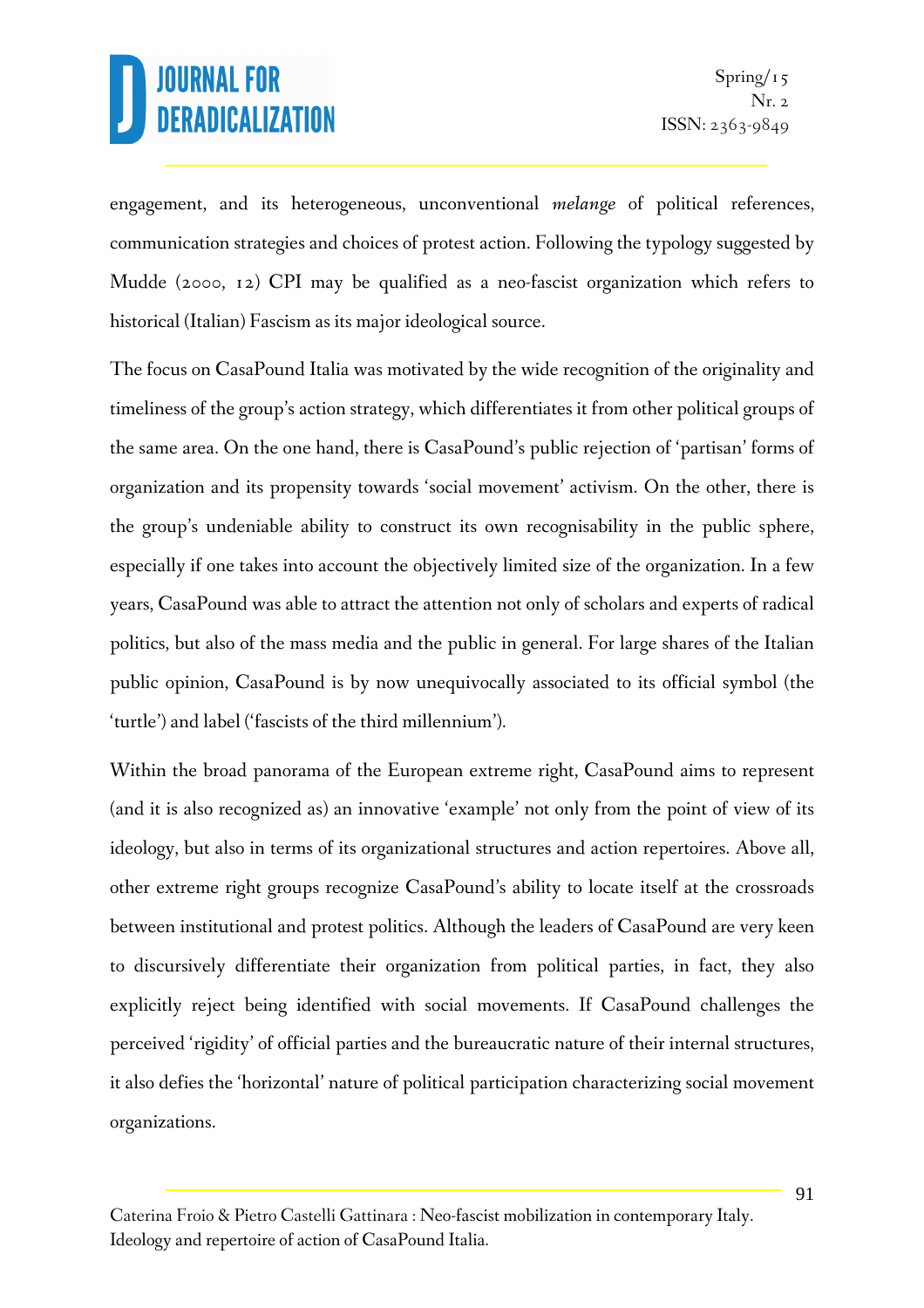From an ideological point of view, CasaPound's profile is built upon the strategic selection of key elements of historical Fascism, with particular attention being devoted to its socioeconomic dimension (Castelli Gattinara et al. 2013). Above all is the critique of usury derived from Ezra Pound, and the study of intellectual figures associated with the 'social' dimension of Fascism and neo-Fascism. The framework is the refusal of neoliberal economic theories and the neo-nationalist defence of workers' rights. Yet, the group is very keen at addressing symbols and practices that are generally considered distant from the extreme right culture. This 'recuperation' and 'appropriation' schemes are also applied to figures and practices traditionally associated with left-wing culture, and appear to be strongly influenced by the group's anticipation of the 'newsworthiness' of its own communication strategies.

In order to approach CasaPound's activism and rhetoric in all its complexity, we looked at the group from different angles with the goal of uncovering different aspects of radical right politics. Primarily, we approached CasaPound in the framework of the crisis of traditional forms of political participation, investigating the ability of the group to mobilize citizens and promote their civic engagement. In a second phase, we focused on the ideological platform of CasaPound, distinguishing the elements that correspond to the self-definition as "fascists of the third millennium" from the traits that are more common within groups and organizations in this political area. Third, we looked at the identitarian dimension of CasaPound politics, investigating identity-building practices and looking at the construction of emotions and comradeship.

In so doing, this research project was built upon a threefold set of work-packages, corresponding to the mixed-methods, multidisciplinary approach promoted by the research group. This research contributed to bridging methods pertaining to the historiographic and ethnographic tradition in the social sciences, with quantitative and qualitative content-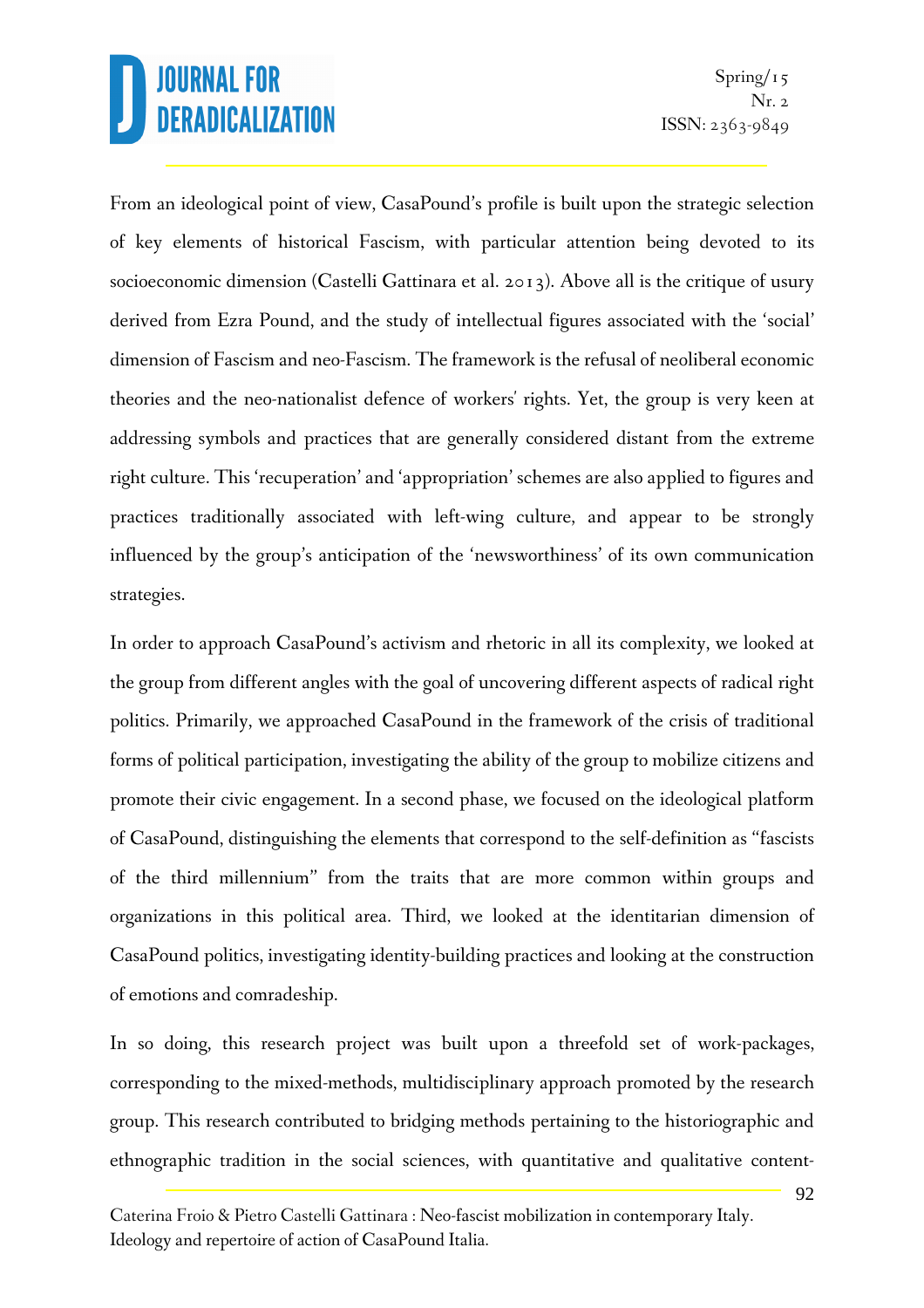analytical techniques for the study of political activism. The pluralist nature of our research design is associated to an innovative conceptual approach to the study of extreme right politics. This implies an understanding of CasaPound's political activity as a multi-layer structure of activities, discourse and practices of mobilization, including (but not limited to) the more visible electoral politics.

In order to achieve a comprehensive understanding of activism within groupuscular organizations and subcultural milieus, one has to distinguish three dimensions by which the group interacts with the outside world. At a first level is the public discourse, which one can analyse starting from online material and the public activities and events organized by the group. At an intermediate level there is the discourse that the organization constructs for its members and for the outside world alike, which has emerged from the in-depth interviews with the leaders and militants of the organization. Finally, there is a dimension that is 'exclusive' to group-members only and that is generally precluded from external observers, which can only be approached in terms of ethnographic observation. In our research, the "triangulation" of research methodologies and data sources (Della Porta and Keating 2008) has allowed to investigate discourses and practices by which the organization addresses external and/or internal audience (Castelli Gattinara and Froio 2014). This conceptual and methodological distinction is particularly fruitful for the study of extreme organizations given the legal constraints (and close discursive opportunities) for political expression of these type of actors (Koopmans and Olzak 2004).

Accordingly, the main work-package of the research were nineteen in-depth interviews granted to the authors between February and November 2012. The interviews were conducted in the headquarters of CasaPound across five Italian cities (Florence, Turin, Verona, Rome, and Naples), they were recorded and lasted on average between one and a half hours and two hours. Additional conversations with militants and sympathizers of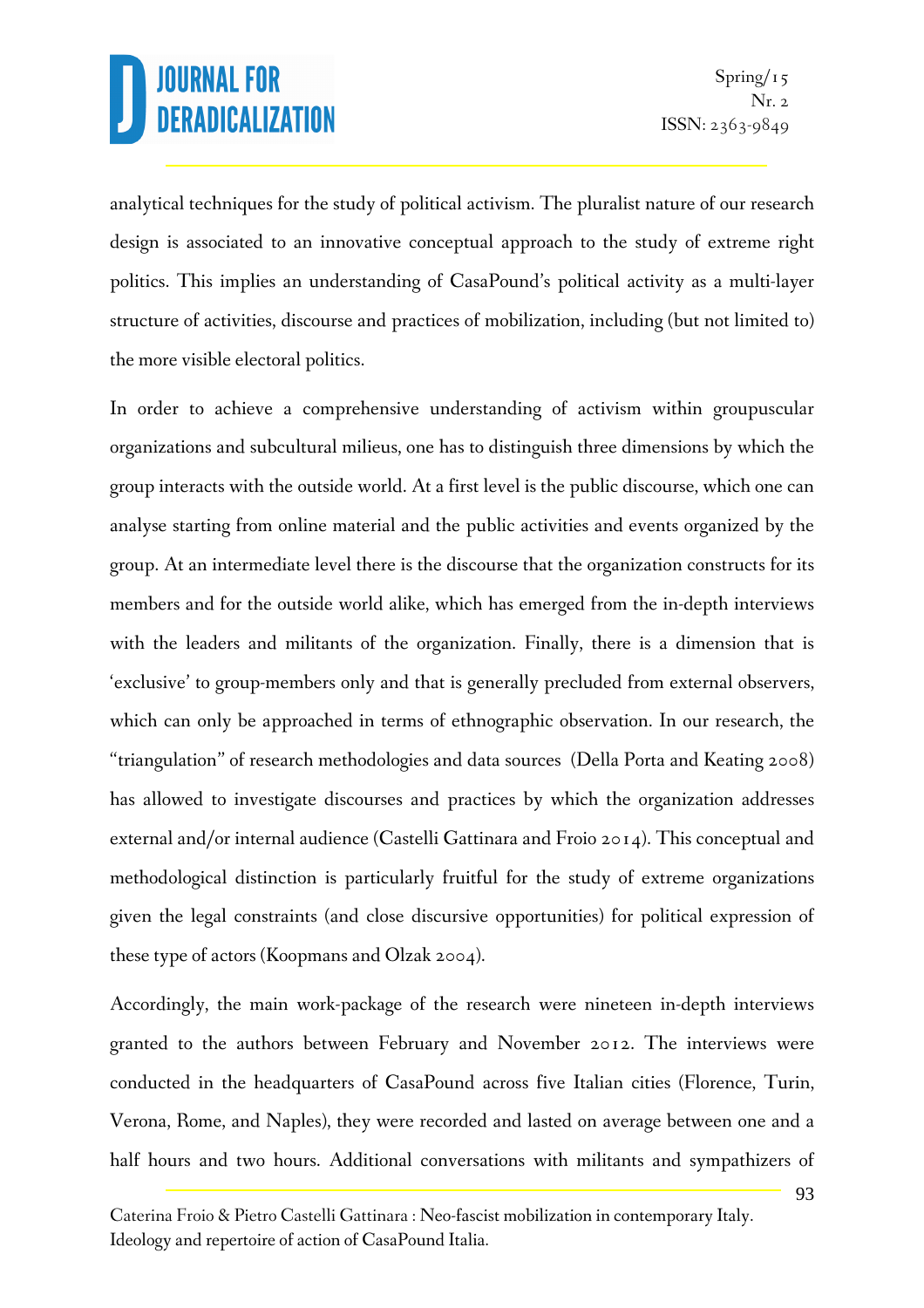$\overline{a}$ 

CasaPound took place during ethnographic sessions. Life-histories constituted a hermeneutical mode of understanding militancy (Linden and Klandermans 2007) and public discourse on salient political issues. Hence, in our research interviews provide a frame of reference for investigating group understanding of external reality and political action.

This material was complemented by ethnographic sessions at conferences, celebrations, concerts and demonstrations organized by CasaPound. Access to these events was negotiated with CasaPound leaders at the national and local level, and all the activists involved in the research were informed of our position as researchers and of the main objectives of the research. Of course, we participated exclusively to legal events, in which we could confront with sympathizers and militants of CasaPound without being 'monitored' from local cadres and leaders. The direct experience of interaction with militants at rallies, concerts and sports events allowed to reconstruct the processes by which collective emotions are built in the group, investigating their expression in the codes of CasaPounds' subcultures. At the same time, the ethnographic experience was important in assessing the extent to which the external discourse is internalized by militants and supporters. This data was then combined with the qualitative content analysis of text material produced by the group, such as propagandistic documents, books, and leaflets, as well as song lyrics which previous literature indicates as a fundamental element for the definition of collective identity in groupuscular organizations of the extreme right (Mudde 2000; Brown and Dobrin 2004). This material was collected during the ethnographic study and complemented with documents retrieved online during 2013 and 2014. The third workpackage involved the exploration of CasaPound's mobilization based on the quantitative

 $^6$  In particular, we analyze the lyrics of songs from Z*etaZeroAlfa*, the music band of "identitarian rock" founded and headed by CasaPound's leader Gianluca Iannone.

Caterina Froio & Pietro Castelli Gattinara : Neo-fascist mobilization in contemporary Italy. Ideology and repertoire of action of CasaPound Italia.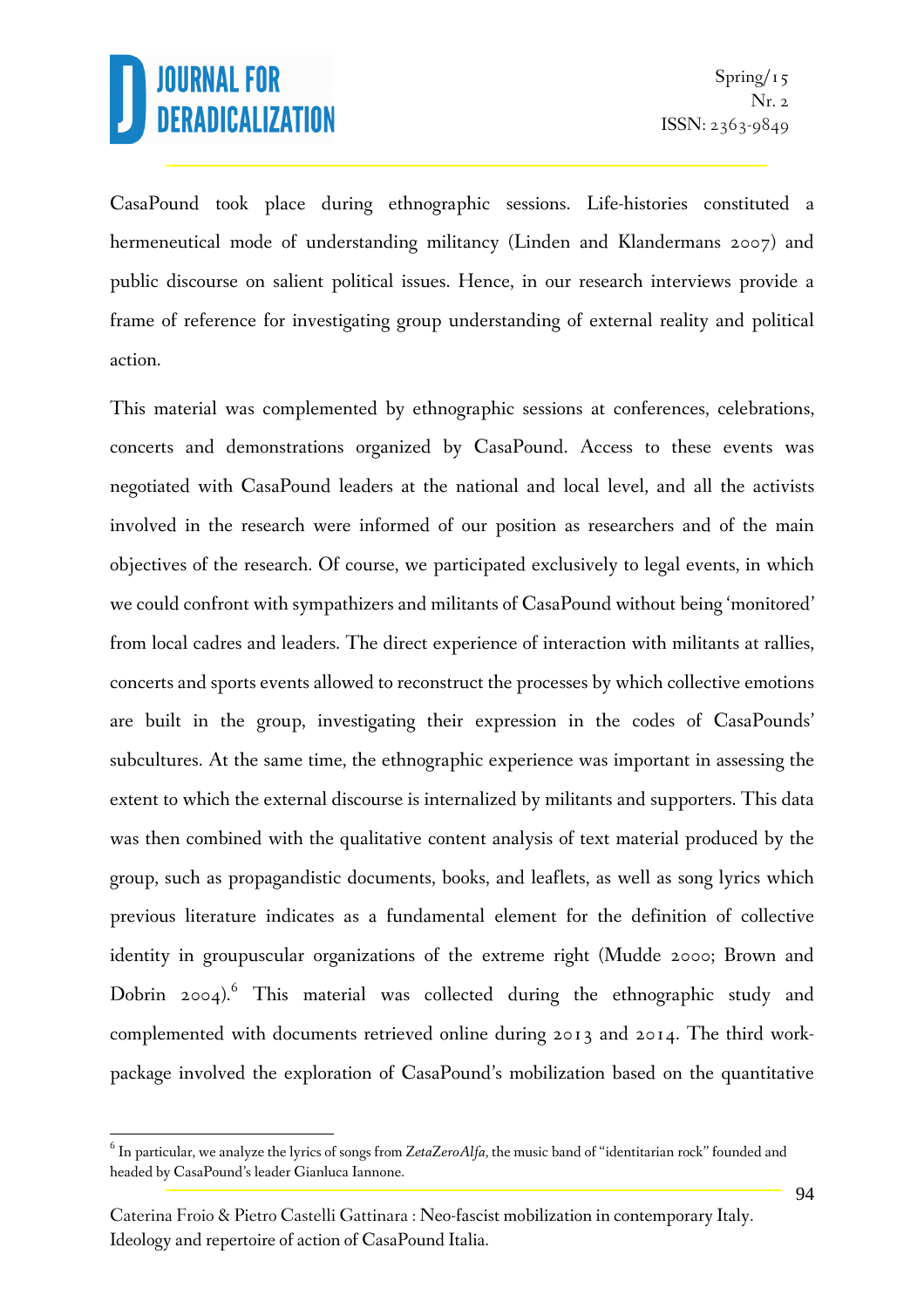content analysis of mass media reports of their 'protest events' and 'claims' (Castelli Gattinara and Froio 2014). Similar to previous studies on the transformation of European political systems (Kriesi, 2013) and extreme right mobilization (Caiani et al. 2012), we recognized that political competition is increasingly transferred to the public sphere, and analysed political statements and protest action through the coverage they received in the mass media. In particular, we focused on 'protest events' and 'claims' by extreme right-wing actors in Italy over the last 20 years, e.g. since when data exists.

### CasaPound Italia: Origins and Ideology

CasaPound Italia describes itself as a 'fascist movement'. Its identity is rooted in the Italian fascist tradition, from which the group derives its "revolutionary" style. The goals and actions of the group are openly inspired by the Italian fascist ideology: CPI claims its legacy in the fascist 'social doctrine' and interprets its self styled neo-fascism on the basis of a carefully selected share of the social legislation produced by the fascist regime (Castelli Gattinara et al. 2013).

Despite the stated admiration of CasaPound for Italy's fascist past and neo-fascist tradition, however, the group rejects to self-identify on the basis of the traditional 'left-wing' and 'right-wing' categories. Instead, it builds its political narrative upon the framework of the socalled "metapolitics": a counter-cultural power for which, similar to Gramscian approaches to politics, cultural change is expected to precede political change (Toscano and Di Nunzio 2012; Albanese et al. 2014). This is also confirmed by the groups' preferred modes of activism, which encompasses (but also goes far beyond) formal political engagement and traditional electoral politics. On the contrary, CasaPound engages in a number of different arenas, and makes use of a repertoire of action including demonstrative and protest actions,

Caterina Froio & Pietro Castelli Gattinara : Neo-fascist mobilization in contemporary Italy. Ideology and repertoire of action of CasaPound Italia.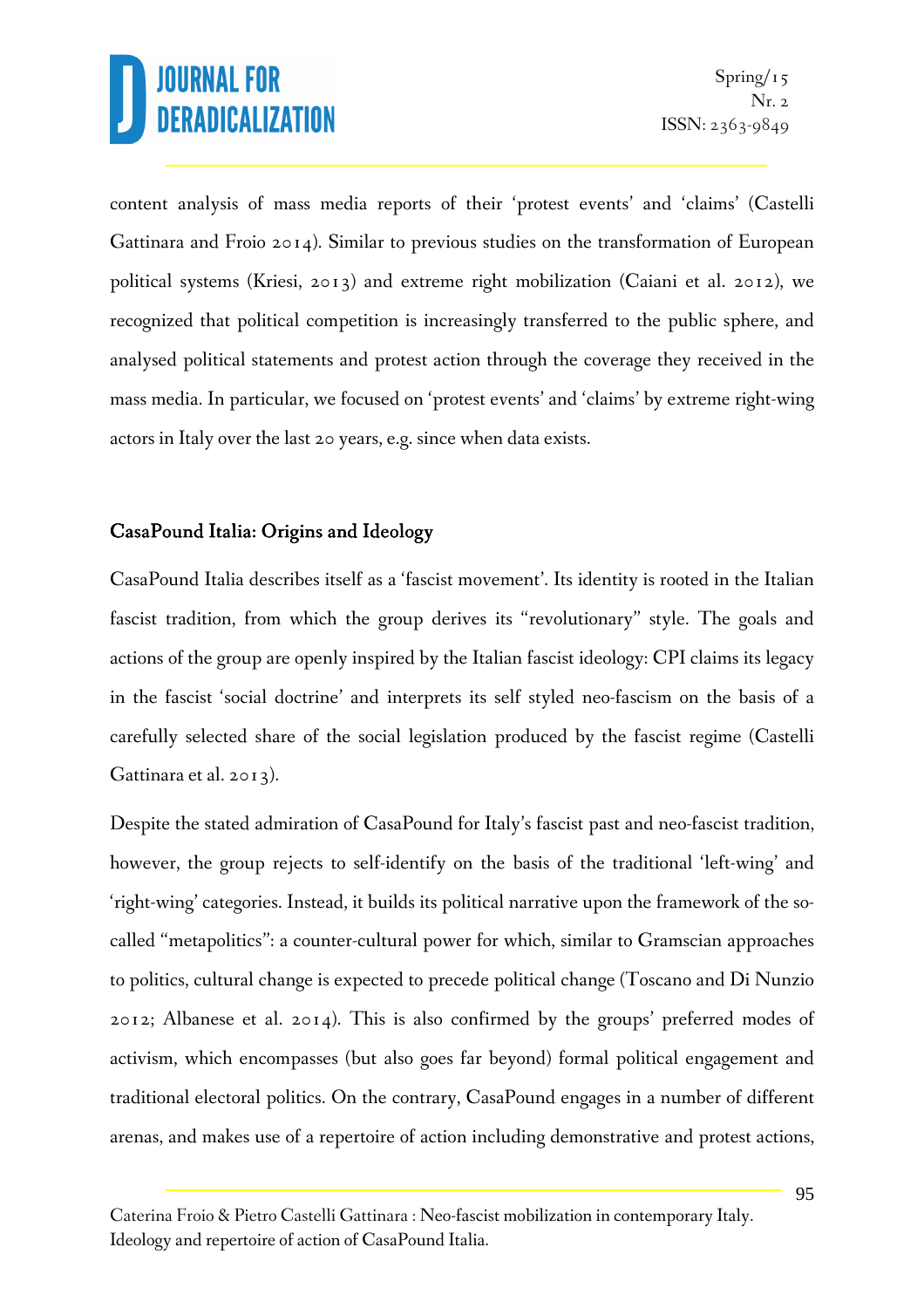expressive events, unauthorized marches, squats, riots and violent clashes with opponents and public authorities.

In order to understand CasaPound's heterogeneous mobilization strategies, one must go back to the origins of the group. Although the group took the official denomination of *CasaPound Italia* (CPI), and registered its public status as 'association for social promotion' only in 2008, the real birthdate of the organization is December  $26^{th}$ , 2003. On that day, a group of disenfranchised extreme right activists seizes an abandoned building in the core of Rome's Chinatown, with the stated goal of converting it to housing purposes. That was the first of CasaPound's occupations of empty buildings for the purpose of housing (*Occupazioni a Scopo Abitativo, OSA*).

Since its very origins, therefore, the group stood out for its attention to the issue of affordable housing, engaging primarily in struggles on the social and cultural right to adequate shelter for Italian families.<sup>7</sup> As a matter of fact, the name of the group is composed of two elements: "Pound", with reference to the American poet Ezra Pound who supported Mussolini's dictatorship (Redman 1991), and "Casa", the Italian for "house". In so doing, the name of the organization explicitly connects with one of the pillars of the group's ideology, Ezra Pound's theory of housing rent as 'usury' (Pound 1985). It is on this basis that CasaPound develops its policy proposal and frames its engagement with respect to the issue of public housing (Albanese et al. 2014).

The first activities of the movement, however, have little to do with militant engagement: they were groupuscular cultural activities, revealing some of the underlying dimensions of

 $\overline{a}$  $^7$  The housing issue is at the heart of the political debate in the region of Rome, the city were CasaPound was born and is most rooted. The largest number of eviction orders in 2008 (when CasaPound changed its status to 'association for social promotion') were issued in Rome  $(7,574)$ , among which almost five thousands were for arrearage. Over the past five years, the evictions were over 31,000 of which 19,273 for arrearage. In Rome over the past five years, the evictions were 11,612, among those 2,209 have been executed in 2008, with an increase of eighteen per cent compared to 2007.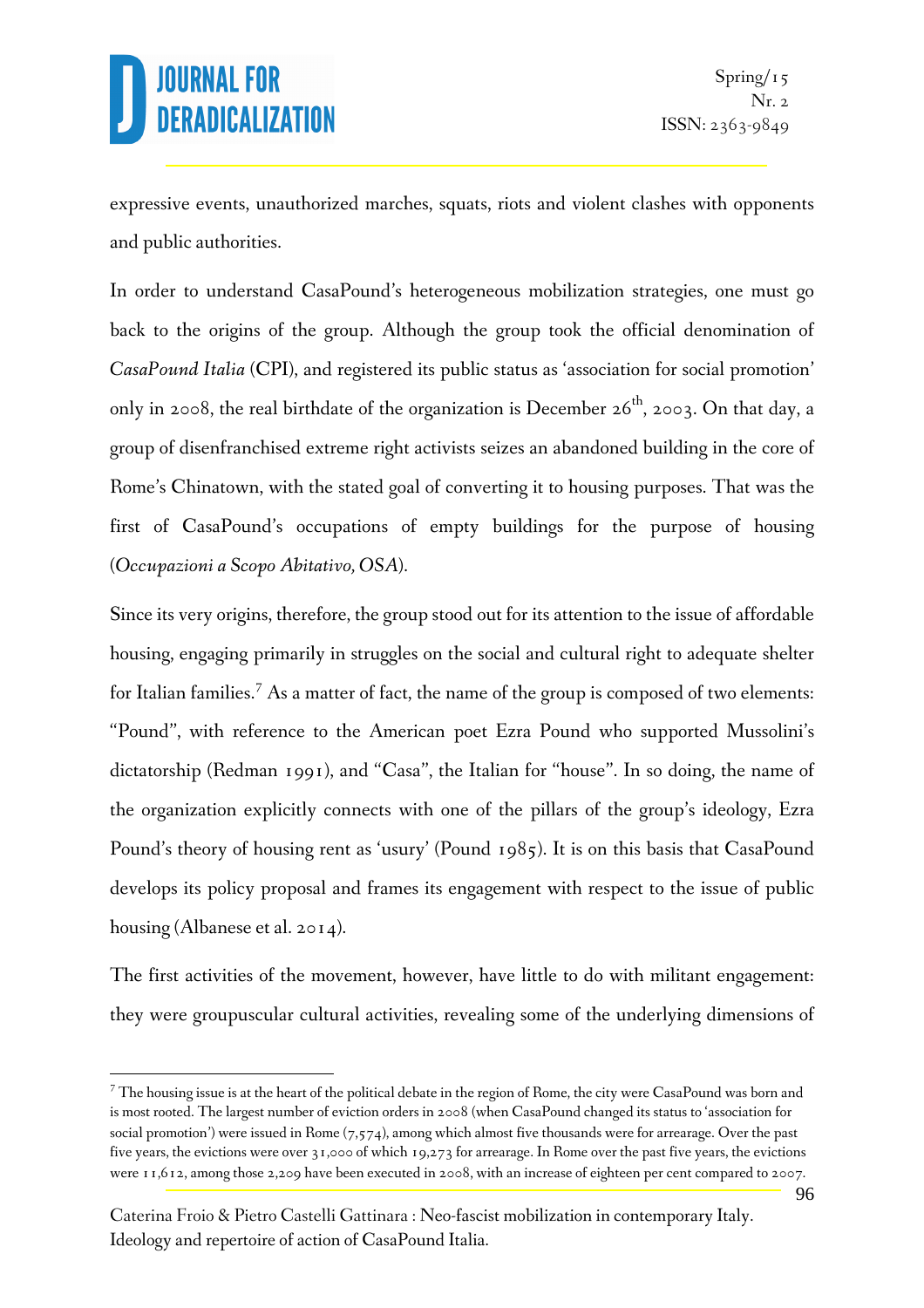conflict, hierarchy and engagement that would subsequently emerge in CasaPound as an organization (Bulli and Castelli Gattinara 2013). Upon reconstructing their groups' history, the members of CasaPound identify the 'origins' of CPI in the late 1990s, coinciding with the foundation of the rock band *ZetaZeroAlfa* by the future leader of the movement, Gianluca Iannone, in 1997. The idea of Iannone, who was a militant in *Fiamma Tricolore*  (the main neo-fascist party in Italy), $^8$  was to put his vision of life into the music of the band: his main messages dealt with globalization, denouncing the failures of market economy and urging to revolt against the establishment (Bartlett et al. 2012).

The lyrics of *ZetaZeroAlfa* met the grievances of numerous young neo-fascists who perceived that most parties of the extreme-right of the time were, to say the least, outdated in terms of ideological references, communication and proposed activism. Iannone and his group quitted the *Fiamma Tricolore* in 2008, after lasting tensions between the rigidity of the party's apparatus and the flexibility demanded by the youths. Officially, the split took place after the leadership of the party rejected the request of Iannone to organize a party congress.

Meanwhile, the disenfranchised group headed by Iannone was protagonist of a series of demonstrative actions. These included the occupation of a state-owned building in the periphery of Rome in 2002 (*CasaMontag*), the setting up of a number of 'non-conventional' squats, the attack against the emission 'Big Brother', and numerous violent riots involving *Blocco Stundentesco*, the newly-born student organization of the movement. Due to the disruptive nature of its actions, the recognisability of the symbols and slogans deployed, and

 $\overline{\phantom{a}}$  $^8$  TheTricolour Flame - Italian Social Movement (MS-FT: Movimento Sociale Italiano – Fiamma Tricolore) is the main radical right party that emerged after the transformation of Italy's post-fascist party (MSI- Movimento Sociale Italiano) into a national-conservative alliance (AN-Alleanza Nazionale) in 1995. For a detailed analysis of the position of CPI in the Italian neo-fascist tradition see Bulli and Castelli Gattinara (2013).

Caterina Froio & Pietro Castelli Gattinara : Neo-fascist mobilization in contemporary Italy. Ideology and repertoire of action of CasaPound Italia.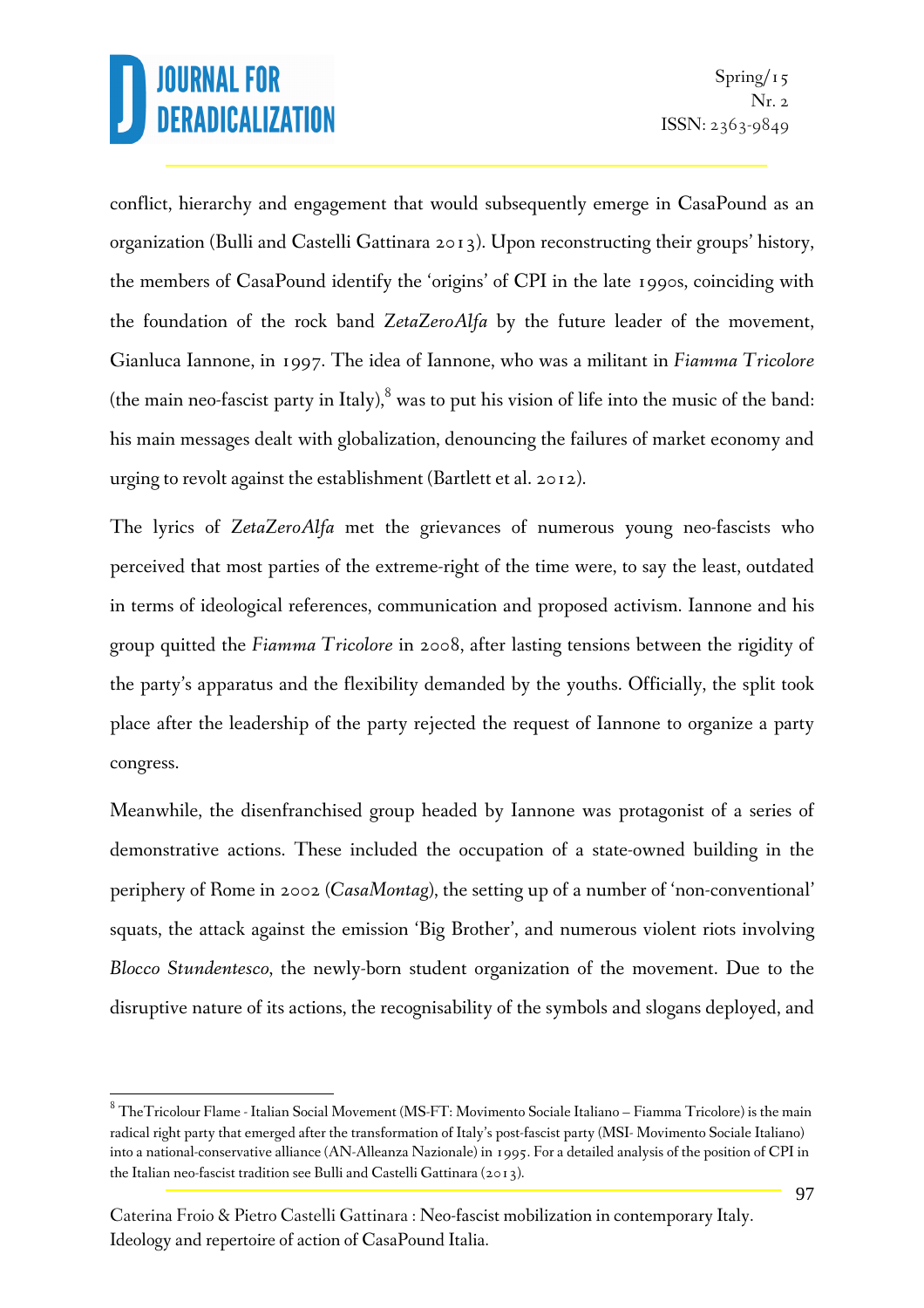$\overline{a}$ 

the undeniable unconventionality of the action repertoires vis-à-vis the traditional forms of mobilization of extreme right parties, CasaPound gained substantial visibility in the media.

Over the following years, the group has progressively settled outside Rome and in the rest of Italy: thanks to the support of about 2.000 official active members,<sup>9</sup> they set up more than 150 conferences across the country and developed a network of libraries, pubs and sport associations. CasaPound is also producing publications such as the monthly magazine *L'Occidentale* and the quarterly *Fare Quadrato*, and the social centre in Rome sponsored an association of civil protection, and promoted a number union and recreational activities. Consequently, as reported in Figure 1 below, by today CasaPound headquarters can be found on the whole of the Italian territory, even though overwhelmingly so in the regions of central Italy, and more precisely in the region of Rome where the movement was born and national leaders live. Not surprisingly, during the last national elections CPI concentrated most of its votes in this area (Albanese et al. 2014, p. 116).

During the interviews, the leaders of the organization argue that CPI was not born on a purely ideological basis, but rather as a result of the social problem associated with the lack of housing spaces for Italian families. Since its origins, CasaPound has conceptually associated its political engagement to Ezra Pound's conception of 'holiness' of the 'house', which is defined as the only safe place for any person. The groups' opposition to market capitalism has to do with this, since the house is given a symbolic value that goes beyond its material 'price'.

 $^9$  In 2011 the group self-reported 5,000 total members. See: Tom Kington, "Italy's fascists stay true to Mussolini's ideology" *The Guardian* (6 November 2011). Retrieved 17-02-2015.

Caterina Froio & Pietro Castelli Gattinara : Neo-fascist mobilization in contemporary Italy. Ideology and repertoire of action of CasaPound Italia.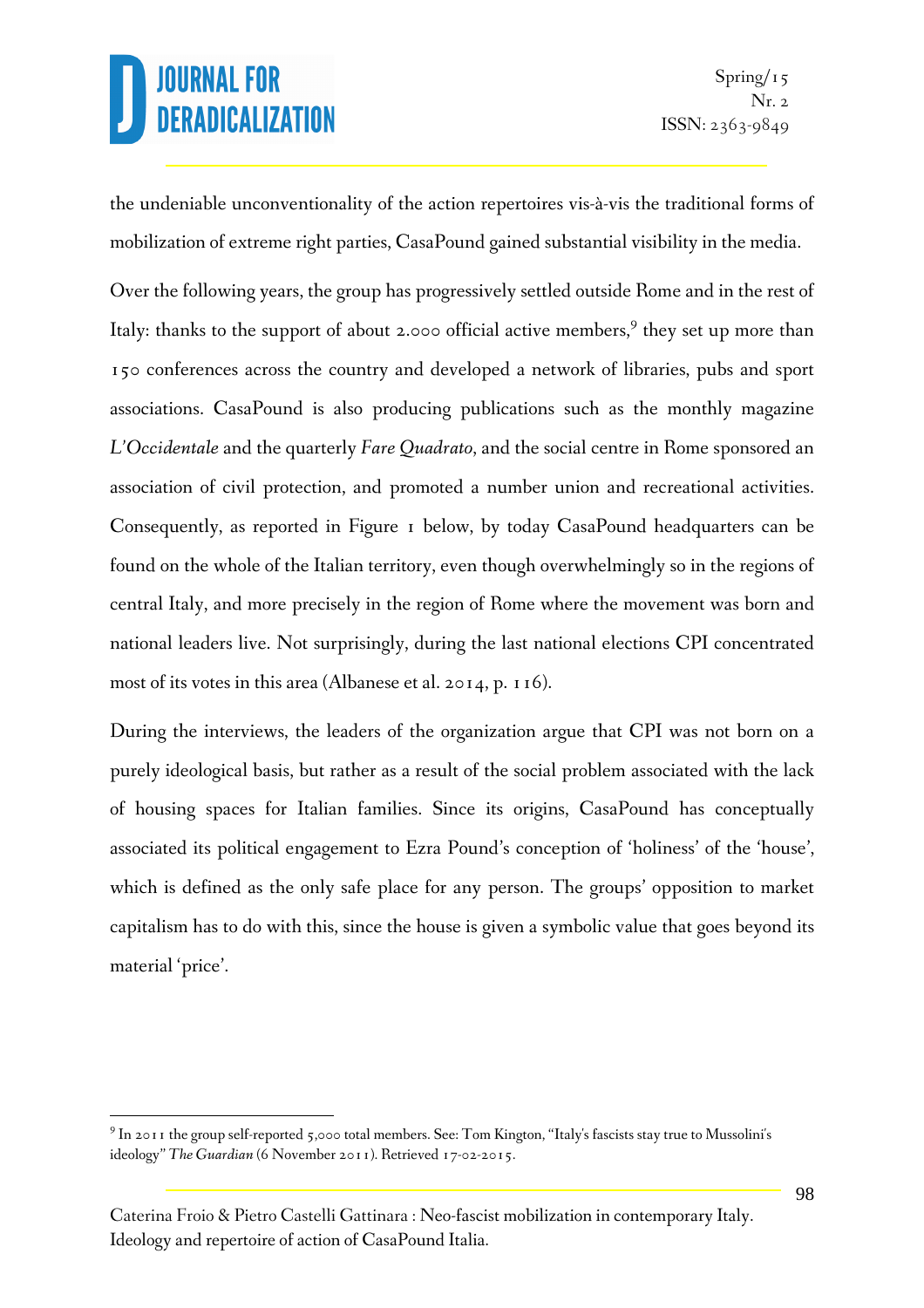



Figure 1. The distribution of CasaPound on the Italian territory (2013)

Source: Albanese et al. 2014. *Fascisti di un altro Millennio?* p. 26

Caterina Froio & Pietro Castelli Gattinara : Neo-fascist mobilization in contemporary Italy. Ideology and repertoire of action of CasaPound Italia.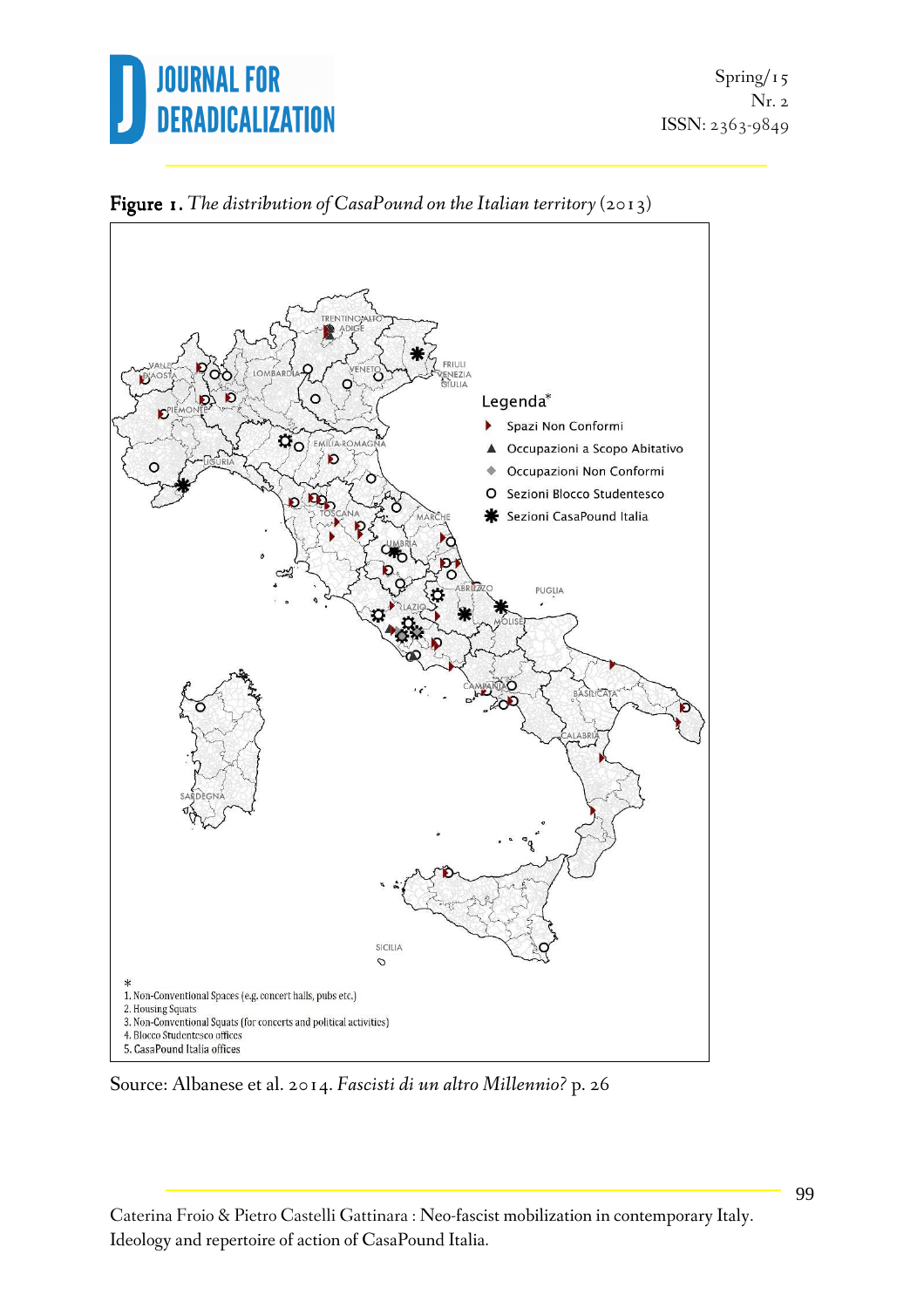Similarly, CasaPound reproduces a number of traditional nationalist and anti-imperialist elements of Italian Fascism. Interpreting the economic crisis as a direct output of liberal capitalism, CasaPound suggests to control international markets by means of a strong state capable of balancing the inequalities generated within the market economy. These ideological traits reconnect with the ambitions of economic autarchy that characterized historical Fascism, from which CasaPound also derives its moral opposition to technocracy. As a result, the political activities of the group are defined in function of a clear 'enemy': Italy's economic crisis, be that framed in terms of unemployment, austerity measures (and technocracy), or opposition to the financial markets (Castelli Gattinara et al. 2013).

This operation of recuperation of the fascist doctrine takes place through the strategic selection of the ideological and policy options made available by the vast fascist tradition in Italy. Indeed, CasaPound interprets the fascist social right primarily in terms of the *Manifesto di Verona* [Verona's Manifest, approved in 1943], the founding document of the Italian Social Republic. Yet, they only focus on those aspects of the *Manifesto* that dealt with the protection of workers' rights, whereas they avoid to discuss the explicitly racist connotations of the document. At the same time, traditional Fascism justified its autarchic and antidemocratic ambitions on the threats posed by internal and international enemies (namely the communists and the 'plutocratic bourgeoisies'). In the present day, however, CasaPound cannot approach this issue publicly without incurring in repressive measures, which explains why most of the efforts of the group are dedicated to opposing neo-liberal doctrines and market economy.

In particular, our research identified three activities of CasaPound that can be considered directly crisis-related: 'B.L.U.' (*Blocco Lavoratori Unitario*), which is CasaPound's union; 'Stop Equitalia' (*Ferma Equitalia*) which is a policy proposal challenging the practices of

Caterina Froio & Pietro Castelli Gattinara : Neo-fascist mobilization in contemporary Italy. Ideology and repertoire of action of CasaPound Italia.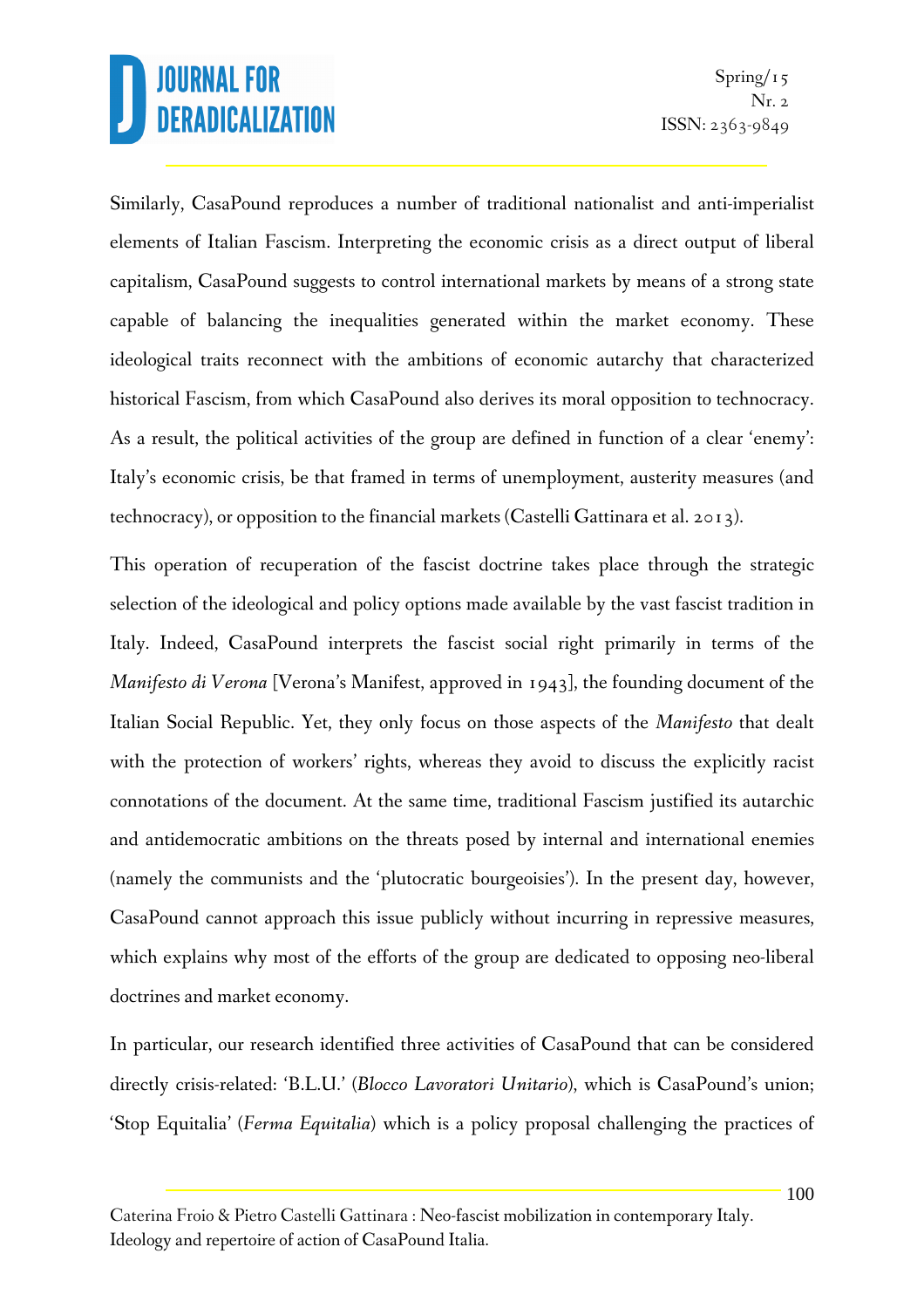Italy's tax collection company;<sup>10</sup> and the 'Social Loan' (*Mutuo Sociale*) campaign. These activities are of great importance, not only because they address a broad audience of potential supporters, but also because they grant CasaPound the possibility of framing its public image by focusing on specific dimensions of fascism (the social and the labour legislation), whilst avoiding aspects upon which the group would risk stigmatization (above all, racism and violence). Each of the proposed activities is directly related to specific political actions that may be conceived of as either institutional ('conventional', in the language of CasaPound) or not-institutional ('unconventional') (Castelli Gattinara et al. 2013, 252).

In this sense, our study concluded that CasaPound has opted to build what we called a fascist ideology *à la carte*, meaning that it picks the aspects of traditional Fascism that could better fit today's moods and necessities, while it leaves aside those that could endanger the group's legitimacy in the public sphere and be more easily stigmatized. Hence, the group has used the economic crisis to reinvigorate the role of the struggle against economic austerity in its political activism, so that today the defence of the 'national economy' against international speculators and foreign intruders plays a fundamental role in the movement's self-understanding.

#### Repertoire of action and militancy

 $\overline{a}$ 

CasaPound's propensity towards organizing cultural events on themes as diverse as Italy's Futurist movement, Che Guevara, gay rights and the Beat Generation served the group to construct a public image disconnected from Italy's street-fighting and terrorist tradition of neo-fascism<sup>11</sup>. By presenting its social centre in Rome as a cultural 'point of reference' the

<sup>&</sup>lt;sup>10</sup> Equitalia is the public company in charge of tax collection.

<sup>&</sup>lt;sup>11</sup> For an overview of the neo-fascist tradition in Italy see Cento Bull (2007).

Caterina Froio & Pietro Castelli Gattinara : Neo-fascist mobilization in contemporary Italy. Ideology and repertoire of action of CasaPound Italia.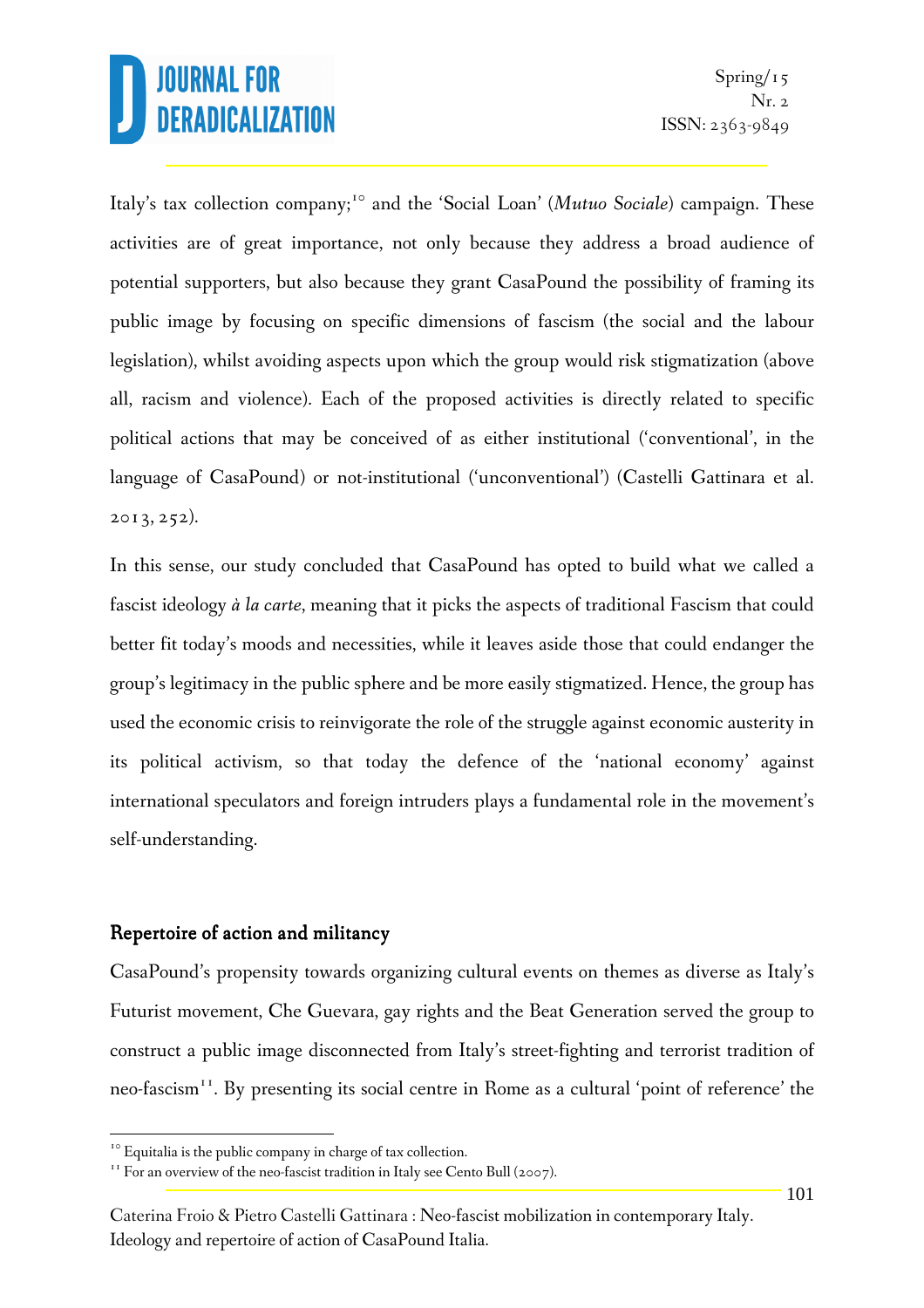group has avoided it being evicted by the city administration. In a similar fashion, CasaPound has officially condemned Mussolini's racial laws as a mistake, yet adding that this has to be understood in a context in which anti-Semitism was a worldwide phenomenon and not an Italian specificity.

Peaks in the visibility of CasaPound, however, are rarely related to the cultural activities that take place in its headquarters, sections and pubs, and more frequently associated to the violence perpetrated by the activists and sympathizers of the group. Symbolic and physically violent activities have accompanied CasaPound since its birth, and include attacks against militants of other organizations, occasional assaults to individuals and groups, and violent clashes with the police and left-wing students, generally attributed to the youthwing of CPI Students' Bloc/*Blocco Studentesco* (Castelli Gattinara and Froio 2014).

When dealing with political violence, existing literature has primarily focused on explaining the contextual circumstances leading to pathological violence, such as economic crises and the collapse of social ties (cf. Bjorgo and Witte 1993; Olzak and Shanahan 1996). In addition social movements scholars have investigated the use of narratives, frames and symbols used to legitimize violence by left-wing organizations (Tilly 1978 and 2003; della Porta 1995 and 2008; Tarrow 1998; della Porta and Diani 2009; Bosi et al. 2014) and more recently the share of violent actions in the mobilization strategies of extreme-right organizations (Caiani et al.2012; della Porta 2013; Koehler 2014). In this context, the goal of our research was to complement existing knowledge on violent 'strategies' by analysing the role of violence in CasaPound on the basis of a threefold analytic grid distinguishing: a) the discursive dimension of violence, related to available opportunities at the context level (Koopmans and Olzak 2004); b) the aesthetic dimension emerging from the reproduction of the violent myths and symbols of fascist Italy (Payne 1996); and c) the identity-building

Caterina Froio & Pietro Castelli Gattinara : Neo-fascist mobilization in contemporary Italy. Ideology and repertoire of action of CasaPound Italia.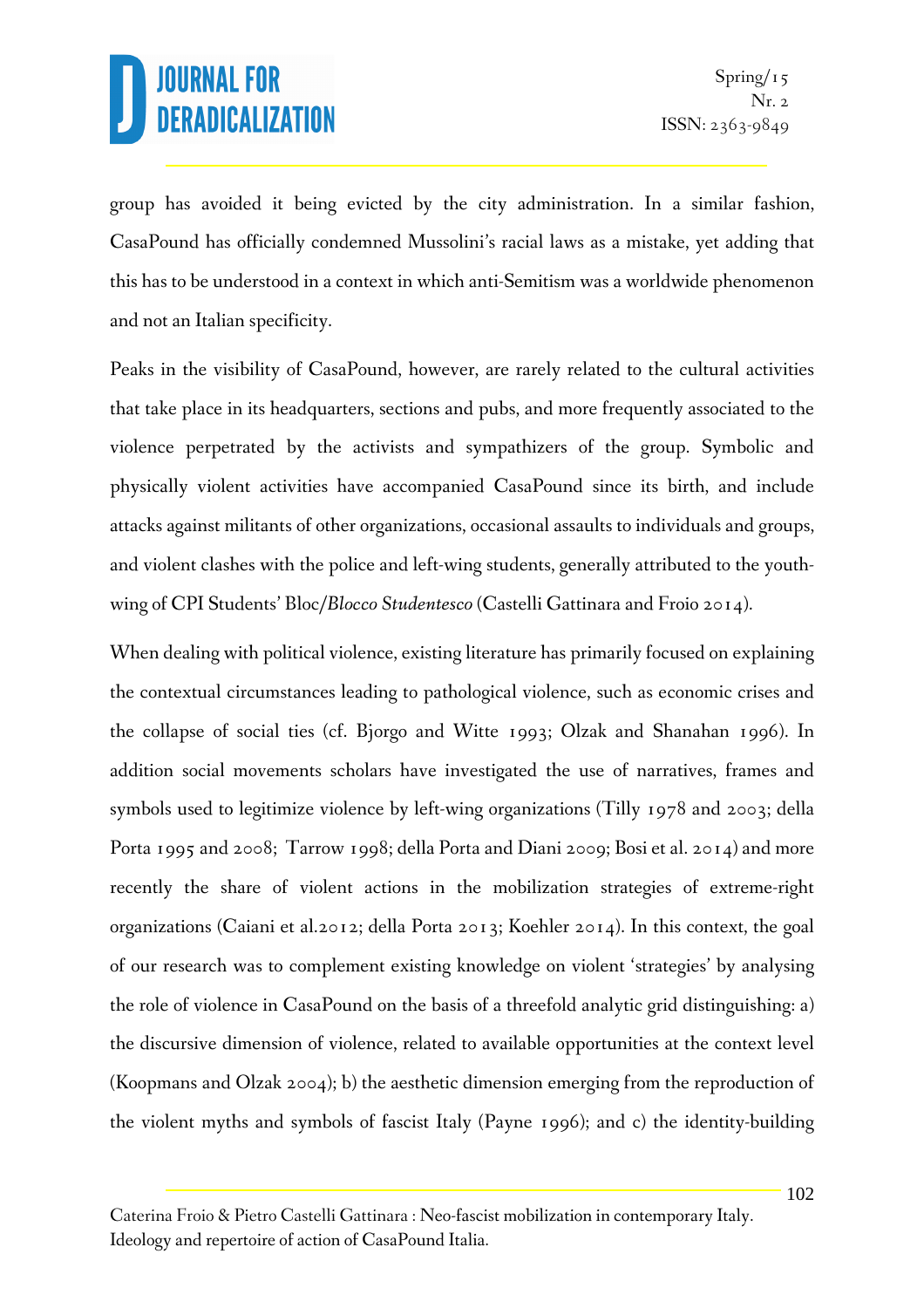$\overline{a}$ 

dimension of violence originating from activities strengthening the sense of comradeship between group members.

Although our study on CasaPound did not allow to develop a systematic model of how and when activists decide to make use of violence to achieve their political goals, our approach helped disentangling the different functions of violence within the group (Castelli Gattinara and Froio 2014). The newspaper based analysis of CasaPound's repertoire of actions shows that about one third of the mobilizations attributed to CasaPound and reported in the media involved violence, generally targeting political adversaries (especially in countermovements) and in the framework of attempts by the group to radicalize the political campaigns to which they attribute particular importance. <sup>12</sup> On the one hand, the group is often involved in 'light' forms of violence such as damages to buildings and property, symbolic violence and threats. On the other, CasaPound has been protagonist of a number of events involving 'heavy' violence, such as clashes against political opponents, riots during demonstrations and marches, and other acts of violence perpetrated by CasaPound members either individually or collectively in other contexts.

Besides its instrumental use as a form of action, violence also plays a fundamental role in the group's narrative and political discourse. In particular, our study highlighted the strategic fragmentation of violence in the communication repertoire of CasaPound, by which the group differentiates its internal and external framing strategies. When approaching the outside world, CasaPounds' members emphasize the violence that is perpetrated *against* the group, and justify the use of violence in terms of self-determination and self-defence.

 $12$  Previous research recognized that the content analysis of newspaper material, despite a number of limitations, provides reliable measures of protest activities and mobilization (e.g.Caiani, della Porta and Wagemann 2012). Our analyses were based on the quality newspaper *La Repubblica* because of the space it dedicates to local news in the Rome region, where CasaPound is most active. It is generally acknowledged that *La Repubblica* has a progressive and liberal political views. In order to address potential ideological biases, we counter-checked the data from *La Repubblica* with the same data from the more conservative *Il Corriere della Sera* for 2011. The results showed no relevant crossnewspapers differences.

Caterina Froio & Pietro Castelli Gattinara : Neo-fascist mobilization in contemporary Italy. Ideology and repertoire of action of CasaPound Italia.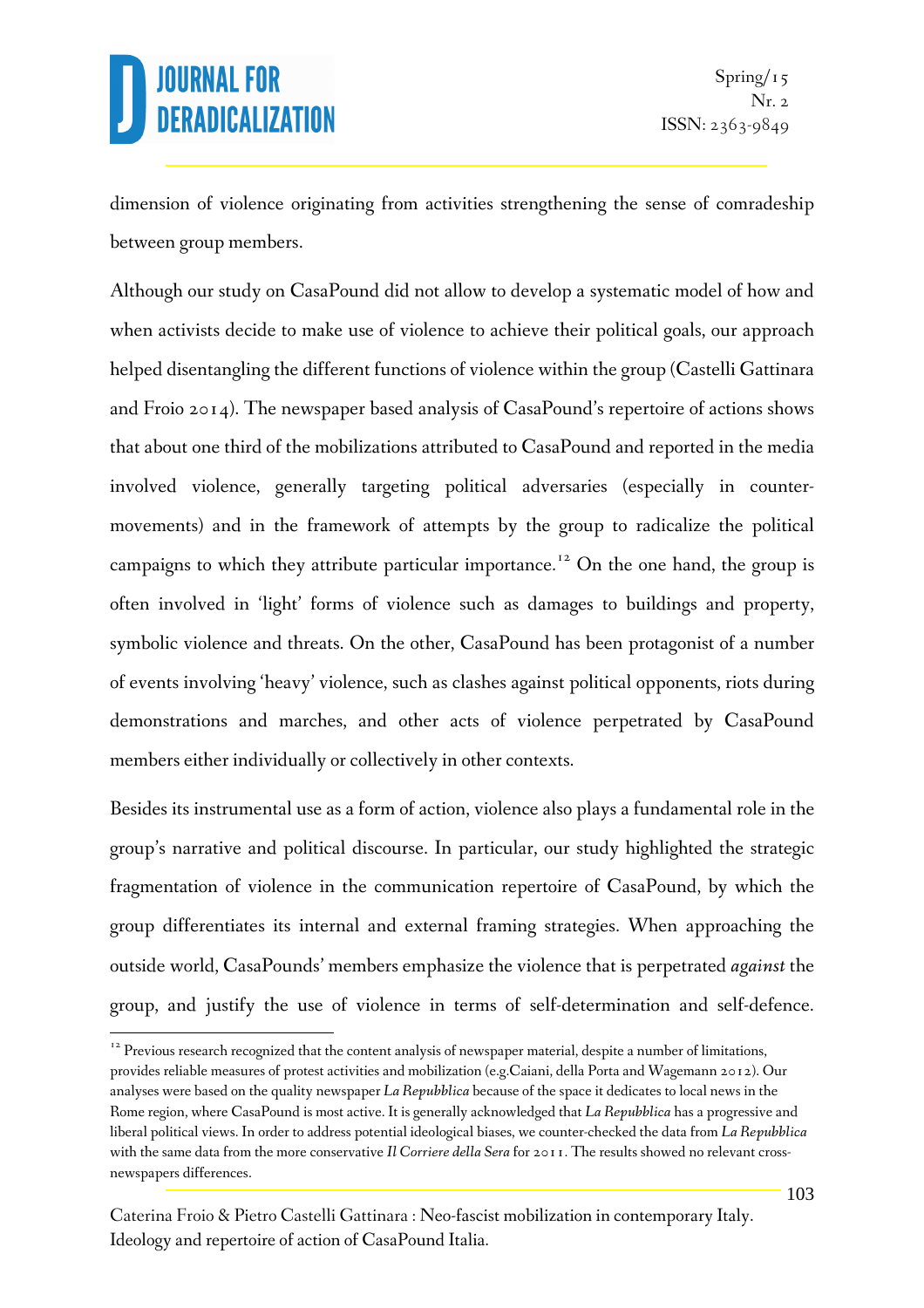Violence, in other words, is rationalized as a form of resistance against an oppressive and 'intolerant' anti-fascist society. Yet, when approaching internal audiences, violence emerges as a fundamental tool to strengthen solidarity and camaraderie among group members. In so doing, the communication strategy of CasaPound enables accommodating legitimacy constraints while simultaneously reifying the symbolic and emotional connection between its activities and the ideological cult of violence of historical Fascism.

The ethnographic sessions in CasaPound meetings and concerts also suggested that violent practices play a crucial role not only as strategies of political contention, but also as experiences of militancy, facilitating group formation and substantiating the ideological tendency of the group towards action. In this sense, 'legendary stories' of fights and battles with left-wing militants have an educational function, since they represent "lessons of kicks, fists, and life" (Di Tullio 2010, 137, translated) by which militants are taught the values of heroism and bravery (Castelli Gattinara and Froio 2014). In addition, 'Moshpit' practices generally take place during gigs and concerts organized by CasaPound, and are often associated to 'Fight Clubs' by the militants and leaders of the group. The idea is that of fighting the society also by rediscovering physical pain: the experience of risking one's life and pushing oneself to the 'extreme' is therefore a way to explore a dimensions that contemporary societies do not allow for.

Although the leaders of CasaPound explained that they are aware of the ethical condemnation for these practices in the outside world, participation to this type of experiences emerged continuously in our interaction with group militants and young activists. Above all, fight clubs, martial arts and 'moshpit' dancing in which participant whip each others with their belts, worked as aggregators between militants. These and other practices of socialization, such as excursions and combat sports, connect the individual with the collective, strengthening the sense of belonging in the community through the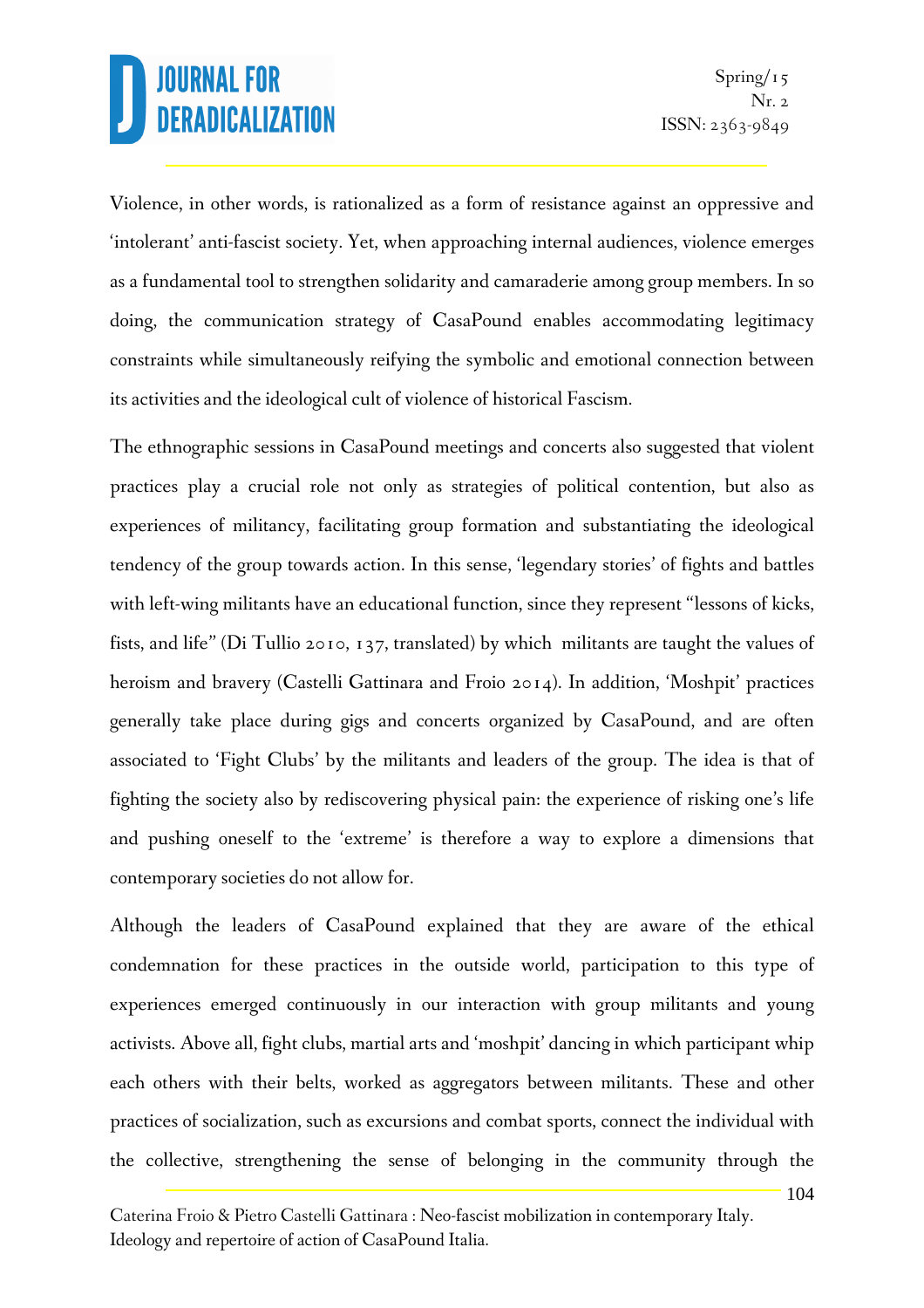$\overline{a}$ 

experience of 'pain'. Individual and collective physical pain is in fact described as a way to help activists to rediscover their own body while simultaneously connecting with the collective body of the group.

Although disruptive and violent actions play such an important role in CasaPound, its engagement is not limited to rioting, hooliganism and violent politics. On the contrary, the group has been able to carve out a space for itself which enables it to stretch from street activism to institutional politics. Our protest event analysis of CasaPound between 1995 and 2013 (Castelli Gattinara and Froio 2014)<sup>13</sup> reveals that 48.5% of the actions of CPI are legal and conventional, i.e. they are associated with established politics (such as legislative actions, petitions, and electoral campaigns activities). In contrast 51.5% are confrontational and violent, i.e. they are illegal and aggressive in nature, or associated with symbolic and physical violence against things and people. Through this differentiated platform, the group addresses primarily younger generations, which is why its activism is systematically presented as innovative and 'original'. In so doing, the goal of CasaPound is twofold: on the one hand it aims at capitalizing – from the right – the consequences of the economic crisis; on the other, it promotes a 'new' idea of extreme right mobilization, which goes beyond the traditional activism of radical right parties in Italy and Europe by challenging their very organization as political parties.

Its activism aims primarily at renovating the forms of political mobilization, by changing traditional forms of participation in an attempt to integrate younger generations and the social categories that are most hit by the crisis. The increasing popularity of the group, hence, must not be understood exclusively in terms of the nature of its ideological references and the symbolic and political use of violent practices and narratives, but especially in

<sup>&</sup>lt;sup>13</sup> In order to analyze the repertoire of action of CasaPound, our protest-event analysis replicated the coding rules and scheme developed by Manuela Caiani et al. (2012) to study extreme-right mobilization.

Caterina Froio & Pietro Castelli Gattinara : Neo-fascist mobilization in contemporary Italy. Ideology and repertoire of action of CasaPound Italia.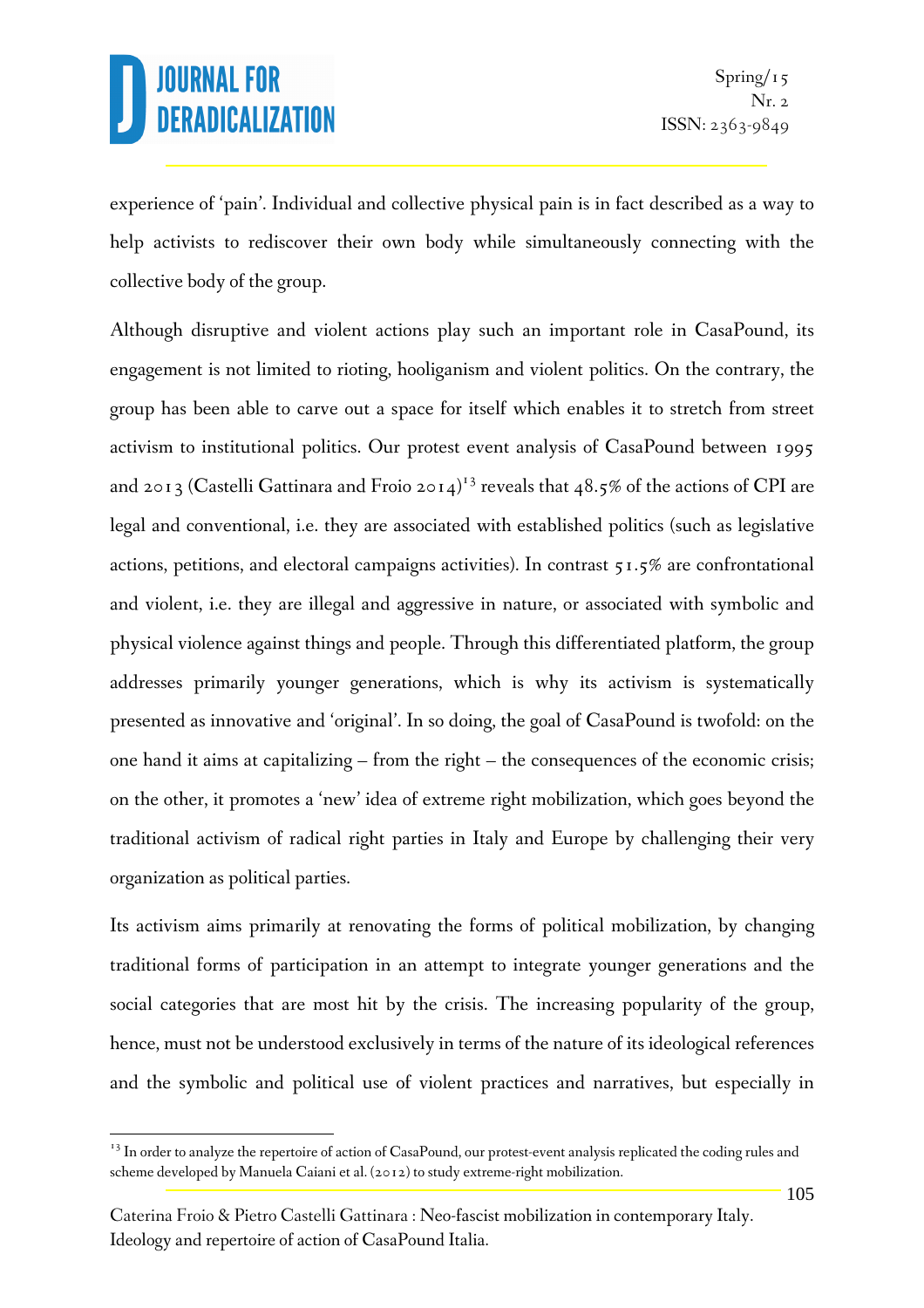function of the way in which these are transmitted to, and through, the mass media. As a matter of fact, the popularity of CasaPound derives from its 'showcase' political activism, which is used to promote the group's ideology through the mass media while simultaneously obtaining legitimacy and recognisability in the public sphere.

It is in this sense that one has to understand the self-styled "fascism of the third millennium" promoted by leaders and militants of CasaPound. Hence, the group is primarily involved in the organization of highly mediatized events and actions, tackling ongoing problems and public concerns while reconnecting with the ideological pillars of historical Fascism, using new vocabularies, innovative symbols and unconventional forms of protest, at least for the extreme right. These showcase, highly spectacular initiatives of the group have the main goal of increasing the visibility of CasaPound in the media. In a context of closed political opportunities for fascist mobilization, CasaPound leaders have realised that media recognisability may represent a fundamental tool for survival.

In a similar fashion, the group has been very efficient in taking advantage of the ongoing transformation within its own political area, and it has repeatedly and loudly 'opened' to social and political environments that are generally distant from the extreme right tradition. This involved dialogues with more moderate political actors as well as with parties and organizations belonging to other political areas. More broadly, CasaPound has successfully proposed a renovation of the extreme right in terms of issues, symbols and practices, and it has actively engaged to overcome the long lasting isolation of the neo-fascist right in Italy, which characterized its cultural and political evolution since the early post-war years (Tarchi 1995; 2010).

Among other things, CasaPound joined the heterogeneous extra-parliamentary arena of right-wing and civil society groups opposing austerity measures in Italy. This wave of

Caterina Froio & Pietro Castelli Gattinara : Neo-fascist mobilization in contemporary Italy. Ideology and repertoire of action of CasaPound Italia.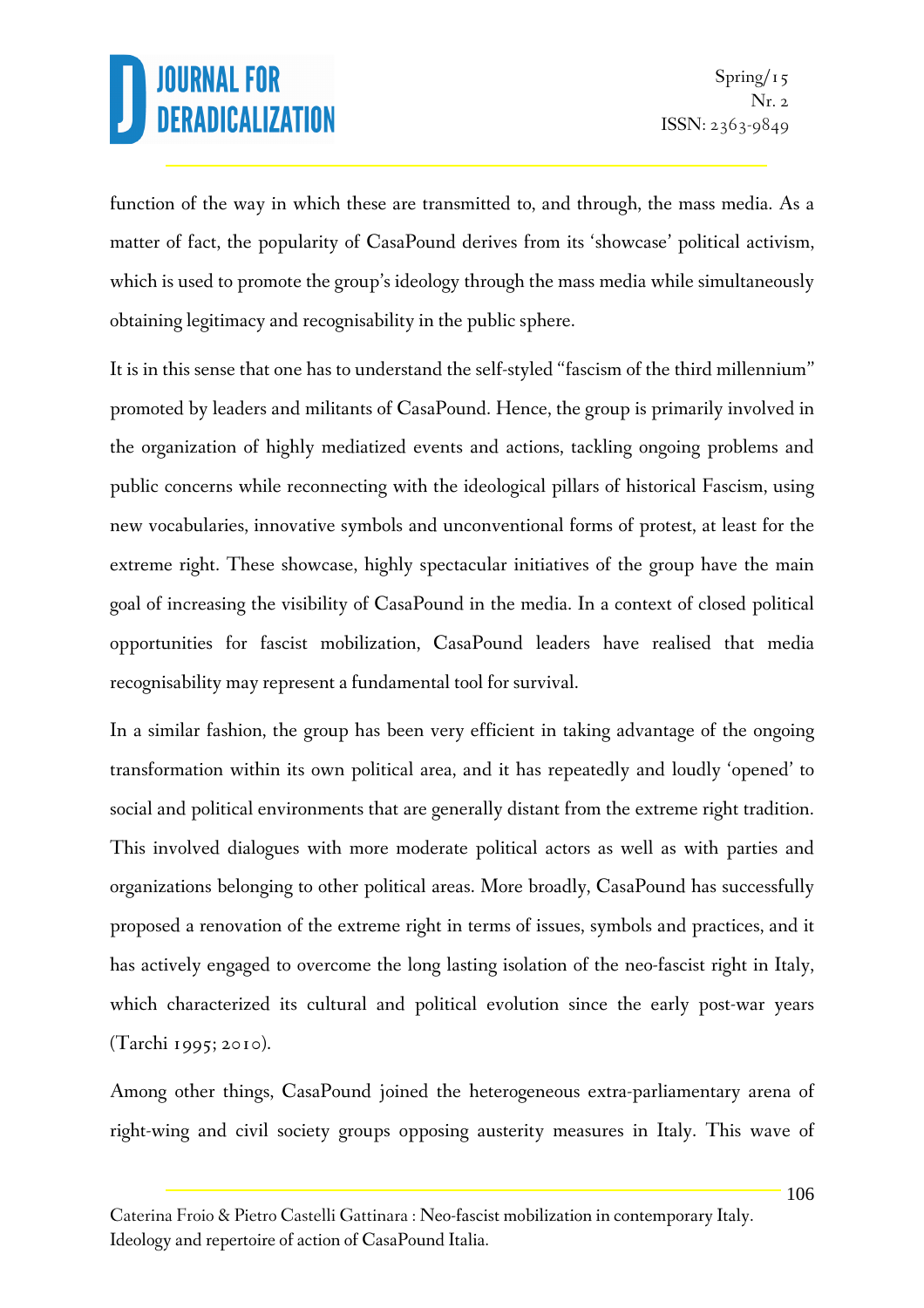l

mobilization was composed by a mix of groupuscular organizations and social movements, most of which did not have an explicit ideological profile and were generally brought together on the basis of radically anti-establishment platforms of mobilization (the so-called Pitchfork movement).<sup>14</sup> CasaPound has been actively engaged in organizing, sustaining and promoting the 'spontaneous' demonstrations and rallies that took place throughout 2012 and 2013. Its communicative and expressive strategies in this area have been very successful in attracting the media attention, so that now the group is publicly associated to a certain number of policy proposals regarding exit-strategies from the Eurozone and monetary sovereignty.

In particular the group contributed significantly to shifting the focus of the protests towards the EU: although these originally addressed the inefficiency of national political élites, CasaPound organized unauthorized rallies outside the European Commission's offices in Rome. Showing no symbols of the organization, but only wearing masks painted with the colours of the Italian flag, CasaPound's activists rapidly gained media coverage. In the course of the protest, moreover, CPI militants exposed white nooses around the neck symbolizing the effects of austerity, and took down the European flag (for which the vicepresident of the organization was also charged by the Italian authorities).

The 'social movement' rhetoric and the engagement in disruptive forms of protest did not prevent the simultaneous engagement of CasaPound in institutional politics. As a matter of fact, the group's leadership announced in October 2012 that it would participate to the local elections in Rome and in the Italian region Lazio, and subsequently to the national elections, with an autonomous list of candidates. This came as a surprise to many observers who had underlined the non-electoral nature of CasaPound's activism. Indeed, although there are

<sup>14</sup> Based on a strongly Eurosceptic and anti-austerity platform, the Pitchfork Movement (*Movimento dei Forconi*) enjoyed a short period of visibility in late 2013 due to the numerous confrontational events it sponsored throughout the country.

Caterina Froio & Pietro Castelli Gattinara : Neo-fascist mobilization in contemporary Italy. Ideology and repertoire of action of CasaPound Italia.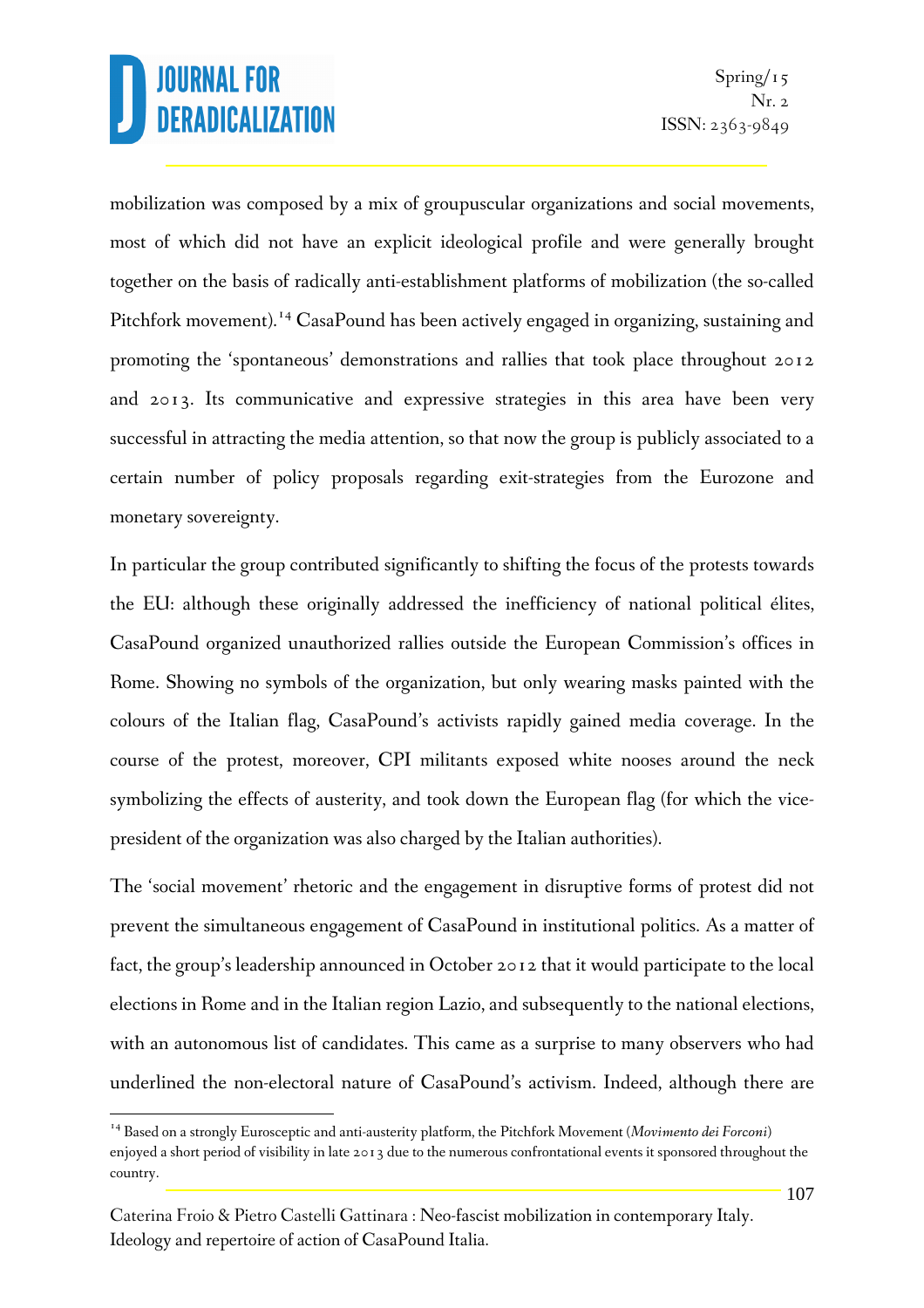several aspects of CasaPound that differentiate it substantively from traditional definitions of social movements, especially with respect to the internal organization, the allocation of responsibilities and the role of hierarchies (Albanese et al. 2014), at the rhetorical level, the group had always claimed its difference from traditional parties, privileging the organization, repertoire and practices of social movements.

During our ethnographic research, we could follow the main moments of the process that led to the choice to run for elections. The choice was not considered as a real innovation by group members, since candidates of CasaPound did run for local elections already in 2006 and in 2008, generally supporting right-wing parties and lists. Yet, the critique of the EU, austerity policies and Italy's consensual technocracy appeared as the most important elements driving CasaPound's choice of running as an independent, autonomous list. In other words, due to the convergence of the mainstream left and right-wing parties in Italy (within the short technocratic government of Mario Monti, which lasted from November 2011 to December 2012), CasaPound leaders perceived that a window of opportunity could open for an outsider, protest actor on the right-wing side of the political spectrum.

The choice to run as an independent party for local and national elections, however, did not prove particularly successful. In terms of electoral support, CasaPound did not emerge as a relevant competitor in the Italian party system, with a score of only 0.14% between the Italian House and Senate, and less than one per cent at the municipal and regional elections in Rome. The modest electoral performance was also acknowledged by the group in the first public declaration after the elections. Yet, CasaPound's electoral participation (together with a number of disruptive actions that accompanied the campaign) contributed to further increasing the visibility of the group at the national level, as well as its reputation as the main non-partisan actor mobilizing on the issue of national sovereignty, and opposition to austerity and the EU.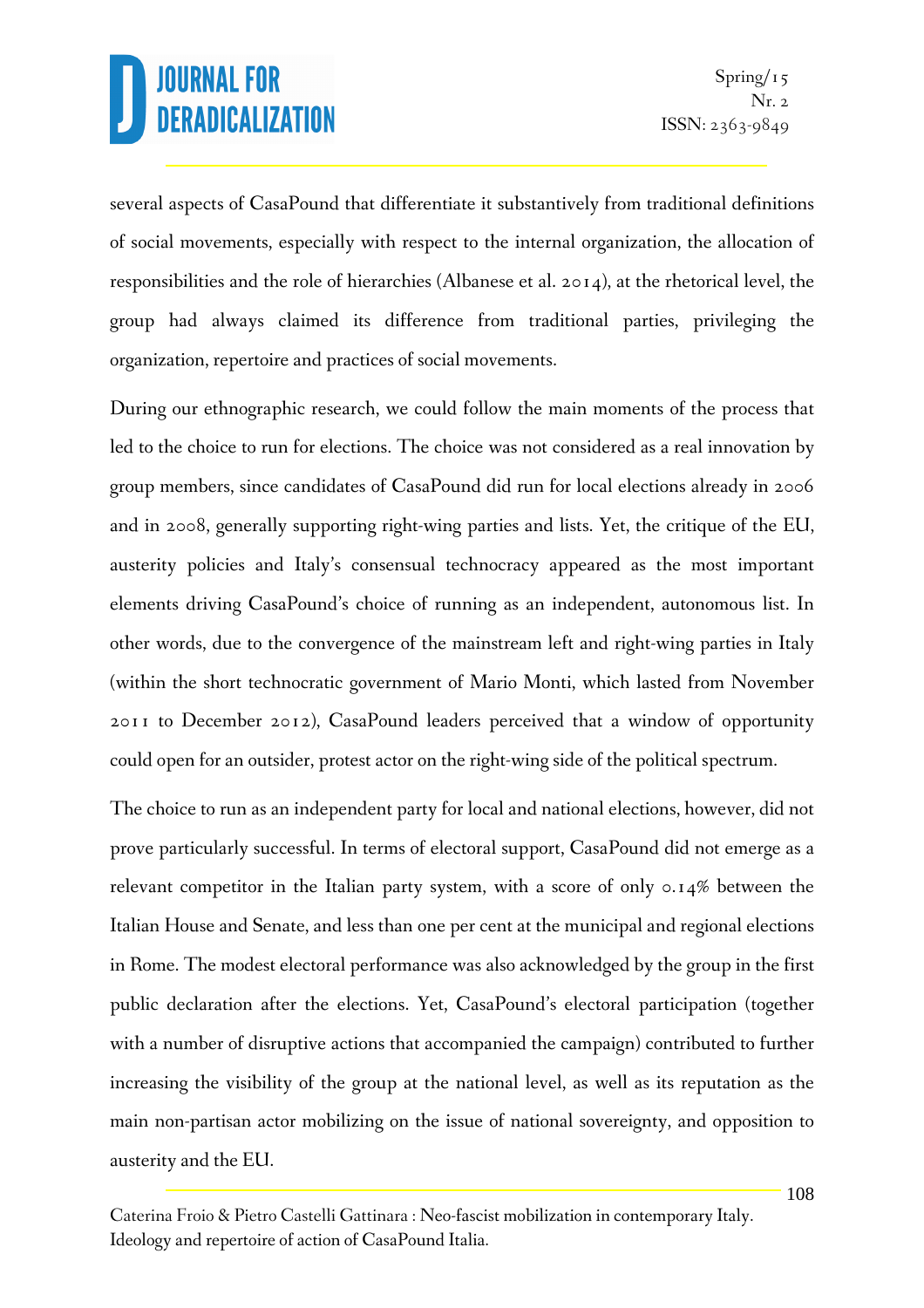$\overline{a}$ 

In consequence, the subsequent months saw the emergence of an unprecedented electoral alliance between the neo-fascist CasaPound and the regionalist populist party *Lega Nord* (Albertazzi and McDonnell 2005). The ambition of the two groups seem to be that of emulating the French experience of the *Rassemblement Bleu Marine,* the electoral coalition created by Marine Le Pen to aggregate and network actors, parties and personalities struggling for the restoration of national sovereignty under the common denomination of 'patriots'.<sup>15</sup> As a matter of fact, CasaPound has recently launched an ad-hoc online platform, 'Sovereignty', by which it promotes its joint activities with Lega Nord.<sup>16</sup>

This unofficial electoral cartel was first tested in the occasion of the European Parliament elections in May 2014, when CasaPound explicitly supported one of Lega Nord candidates. By joining forces, the main populist actor in Italy and the emerging subcultural organization of the extreme right had converging interests: Lega Nord needed CasaPound and its network of associations, sport clubs and concert halls to extend its influence on southern regions in Italy, while CasaPound benefited from the nation-wide visibility offered by the joint-venture with a formerly governing party. For Lega Nord, this meant abandoning its original secessionist stances in favour of a new, nationalist rhetoric based on full-fledged Euroscepticism. For CasaPound, instead, this alliance enabled approaching topics that – until then – had been tackled only marginally by the group, most notably the immigration issue. With the emergence of an actor exclusively devoted to opposing immigration and the EU, this hybridization project might have simultaneously activated a process of 'normalization' within the Italian extreme-right populist area. Going beyond the regionalist populism of Lega Nord, and the self-styled neo-fascism of CasaPound, this coalition seems

<sup>&</sup>lt;sup>15</sup> See: Jean-Yves Camus, "A quoi sert le Rassemblement Bleu Marine? A intégrer ceux que le FN dédiabolisé n'assume plus", *Slate.fr* (19 March 2014). Retrieved 17-02-2015. Marco Damilano, "Così Salvini si allea con il Sud" *L'Espresso*  (8 December 2014). Retrieved 17-02-2015.

<sup>16</sup> See: Marco Brusini "Sovranità: l'associazione politico culturale di Casa Pound che appoggia Matteo Salvini", *The Huffington Post Italia* (13 January 2015). Retrieved 17-02-2015.

Caterina Froio & Pietro Castelli Gattinara : Neo-fascist mobilization in contemporary Italy. Ideology and repertoire of action of CasaPound Italia.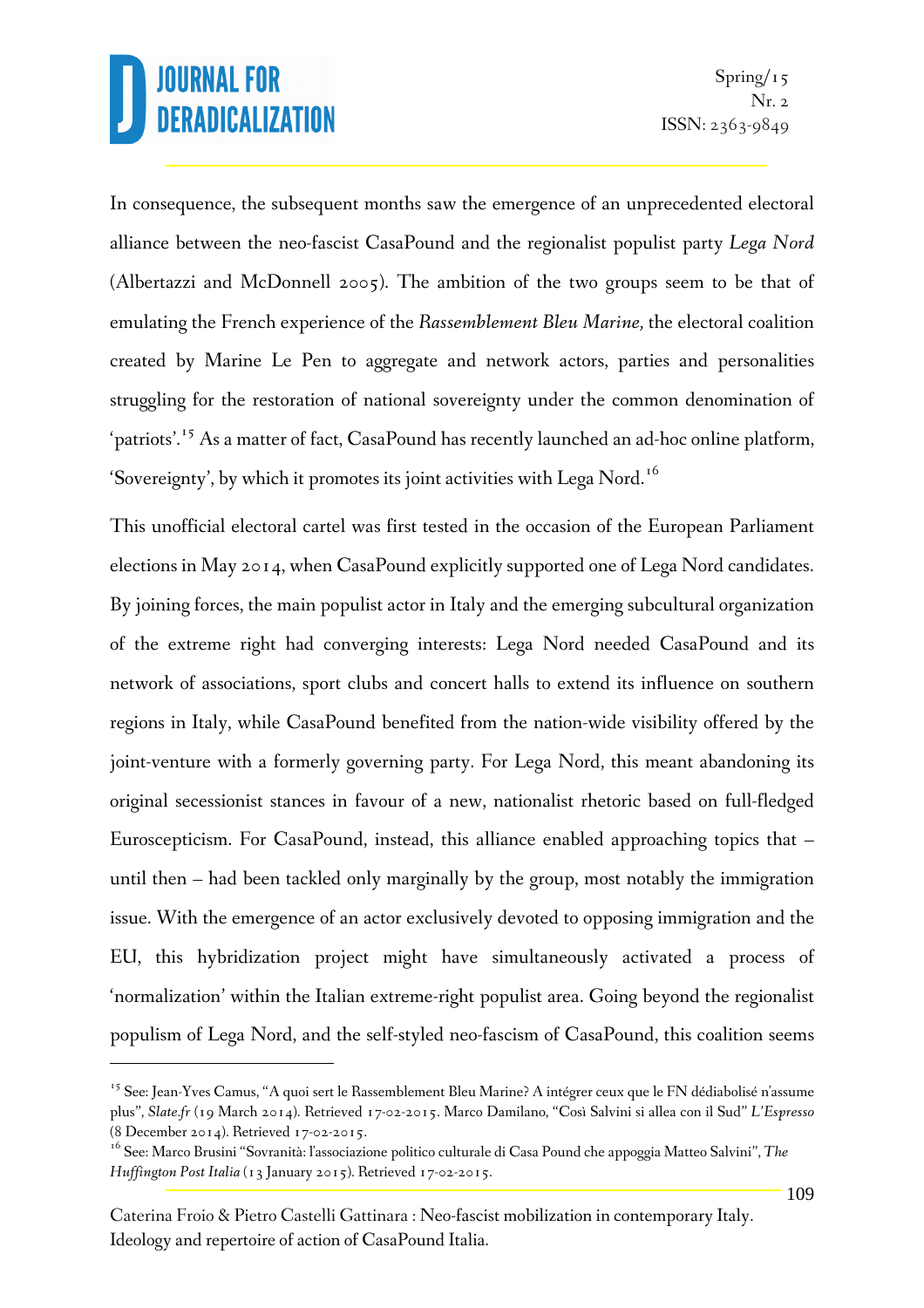to have much in common with the ideology of other extreme right and populist parties in Europe, most notably the *Front National.* 

At the current stage, however, it is difficult to assess whether this is due to a progressive moderation of CasaPound's claims and demands, and its definitive dismissal of protest politics or, more worryingly, to a substantial reshaping of the political environment of the environment around CasaPound. After all, the success of extreme right actors is not exclusively related to their immediate results in a given electoral campaign. As it has been pointed out by the 'contagion effect' literature, contemporary extreme right activism strives for the radicalization of mainstream values and political agendas, more than for an immediate transformation of the status quo (Lubbers 2001; Minkenberg 2001; Norris 2005; Rooduijn et al. 2012; Mudde 2013). From this perspective, the success of the group under study would only be visible in a few years, as it would emerge from long-term cultural changes. Yet, the unique newsworthiness of CasaPound, its public legitimacy and recognisability, seem to have allowed the organization to network with populist parties in the institutional and protest arena.

#### Conclusion

 $\overline{a}$ 

In a few years, CasaPound Italia has emerged as the most prominent extreme right-wing actor in Italy. Never before there was in Italy an explicitly neo-fascist group enjoying the strategic viability and the marge of political manoeuvre that was secured today by the leaders of CasaPound. Although "apology of fascism" is legally recognised as a crime in Italy,<sup>17</sup> CasaPound can state publicly that Mussolini's brand of Fascism is its primary point

<sup>&</sup>lt;sup>17</sup> Legge Scelba, 20.06.1952, n.645 (concerning the transposition of the XII disposizione transitoria e finale, comma primo, della Costituzione Italiana).

Caterina Froio & Pietro Castelli Gattinara : Neo-fascist mobilization in contemporary Italy. Ideology and repertoire of action of CasaPound Italia.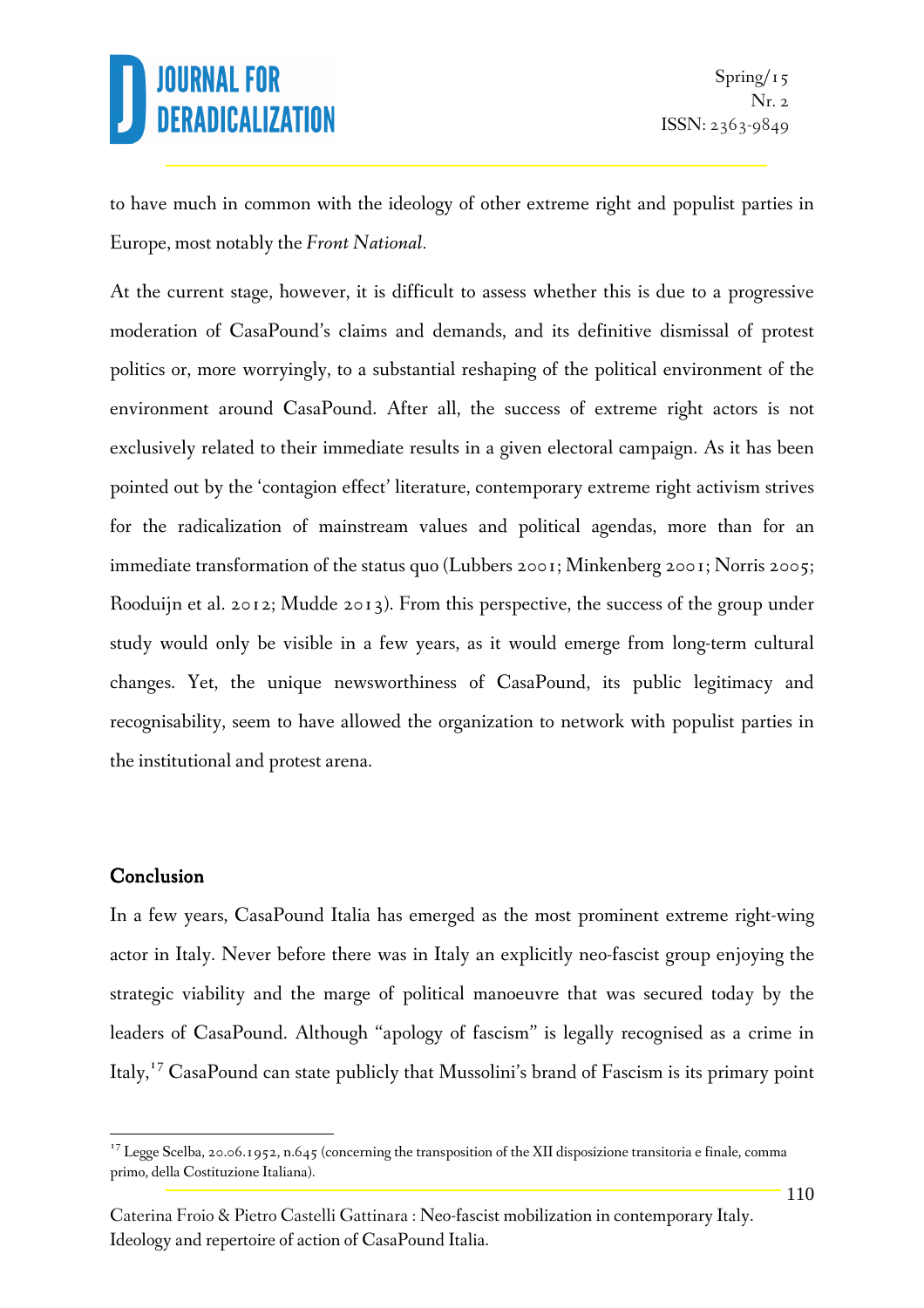of reference. As we have shown, CasaPound's growth has much more to do with processes of mediatisation in contemporary politics than with traditional measures of party success. In other words, although CasaPound remains substantially marginal from an electoral point of view, its visibility in the Italian system is symptomatic of the ability of the extreme right to assimilate populist and alternative agendas in order to increase the attractiveness of their communication campaigns.

In the first place, the group has been able to take advantage of the general crisis of political parties as actors of representation, and the confusion and instability that has characterized the extreme right in Italy over the past 20 years. In order to carve out a space for itself within the extreme right milieu, CasaPound opted for a strategy of differentiation: rather than identifying a clear-cut organizational model of its own, it engaged primarily in delineating its difference from the existing competitors. In this sense, the main goal of CasaPound so far has not been the development of a concrete organizational alternative for extreme-right activism, but rather the promotion of a claim of generic 'otherness' from all existing political organizations of its area.

The lack of a clear-cut organizational design emerges from the evolutionary stages of CasaPound. In its early stages the need of the group was primarily that of differentiating itself from the prevailing structures and practices of its 'partisan' competitors, which is why the group turned to social movement forms of action. Yet, already in its early years, the group remained open to electoral collaboration with more institutionalized actors, often from the mainstream right. In this sense, the recent decision to run for elections as an independent party, and the emerging cartel with the populists of *Lega Nord* does not represent an 'exception' to the nature of CasaPound, but more of an evolution of its strategic approach to political activism.

Caterina Froio & Pietro Castelli Gattinara : Neo-fascist mobilization in contemporary Italy. Ideology and repertoire of action of CasaPound Italia.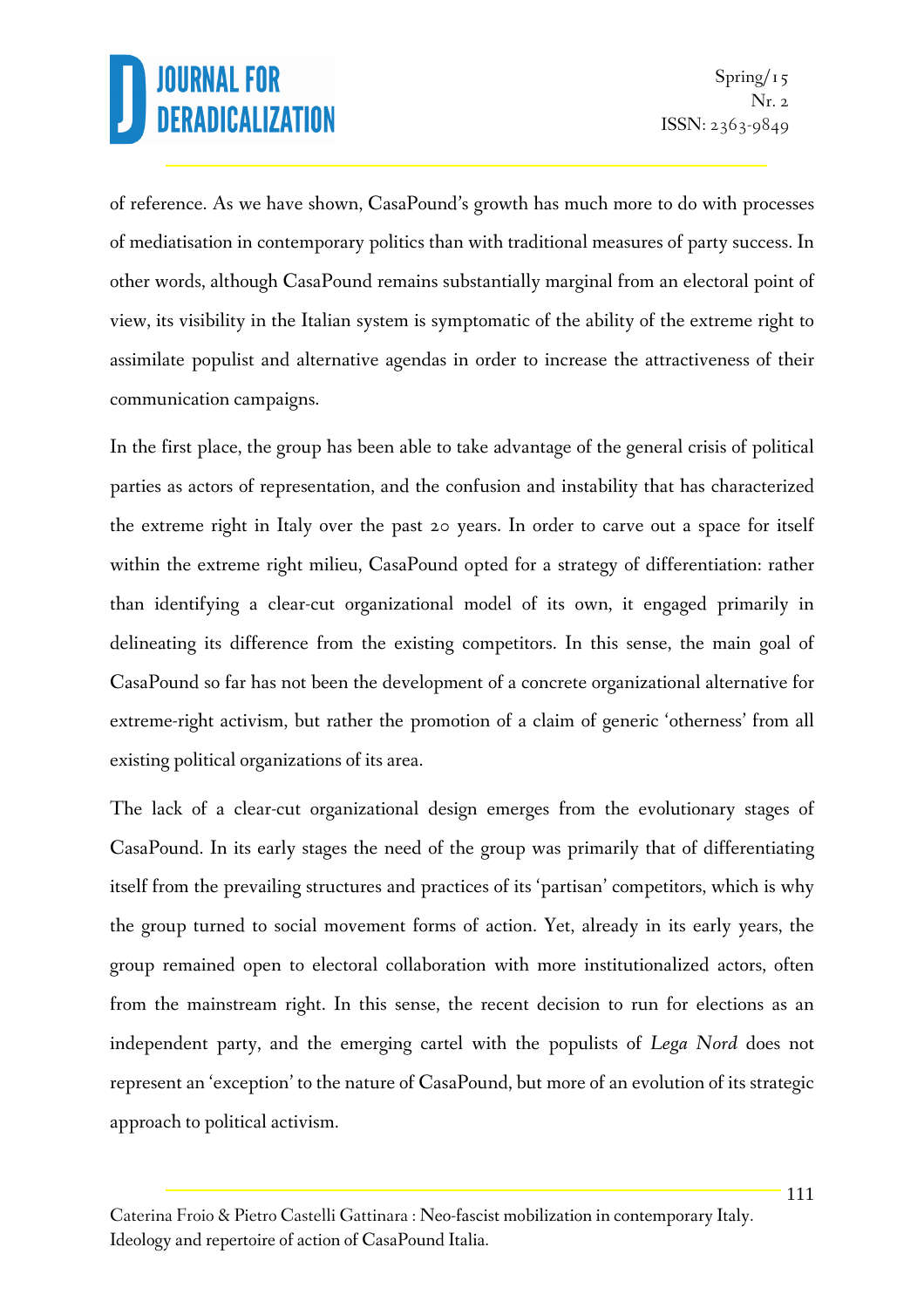CasaPound turns out to be similarly eclectic also from the point of view of its ideological profile. Despite the rhetorical efforts to underline the integrity and contiguity of the group to the doctrine of historical Fascism, our analysis identified the contours of what we defined an '*à la carte* Fascism' (Albanese et al., 2014). The leaders of the group strategically select aspects and elements from the history of Fascism depending on the available opportunities, with the result that, quite often, they end up in taking contradictory positions in order to accommodate the needs of their different audiences. 'Fascism' remains the backbone by which the group substantiates its criticism of supranational institutions, globalization and the establishment, yet CasaPound approaches it by making a strategic mix of different elements depending on the issues that are debated, selectively emphasizing some relevant aspects and omitting others.

In this sense, CasaPound is particularly effective in interacting with the logics of news production and media communication. Newsworthiness appears to be the primary motivation for its choice of showcase activism, explaining the recuperation of fascist vocabularies and the appropriation of radical left symbols and practices. In this sense, the group's growing visibility has to do with the tendency of the mass media to give attention to highly spectacular news stories that can be connected to clearly identifiable actors. There is an impressive convergence between the activism of CasaPound and its communicative strategies, since both of them focus on the media logics of identification and spectacularisation of political conflict. In this sense, it appears that the framing and action choices of CasaPound are first based on an accurate study of the mechanisms of news production and only subsequently integrated and justified ideologically.

In so doing, CasaPound today is more than simply recognizable, it is a 'trademark' that can be identified well beyond the traditional audiences of the neo-fascist right. Vast shares of the Italian public opinion are by now very familiar with CasaPound's stylized turtle with an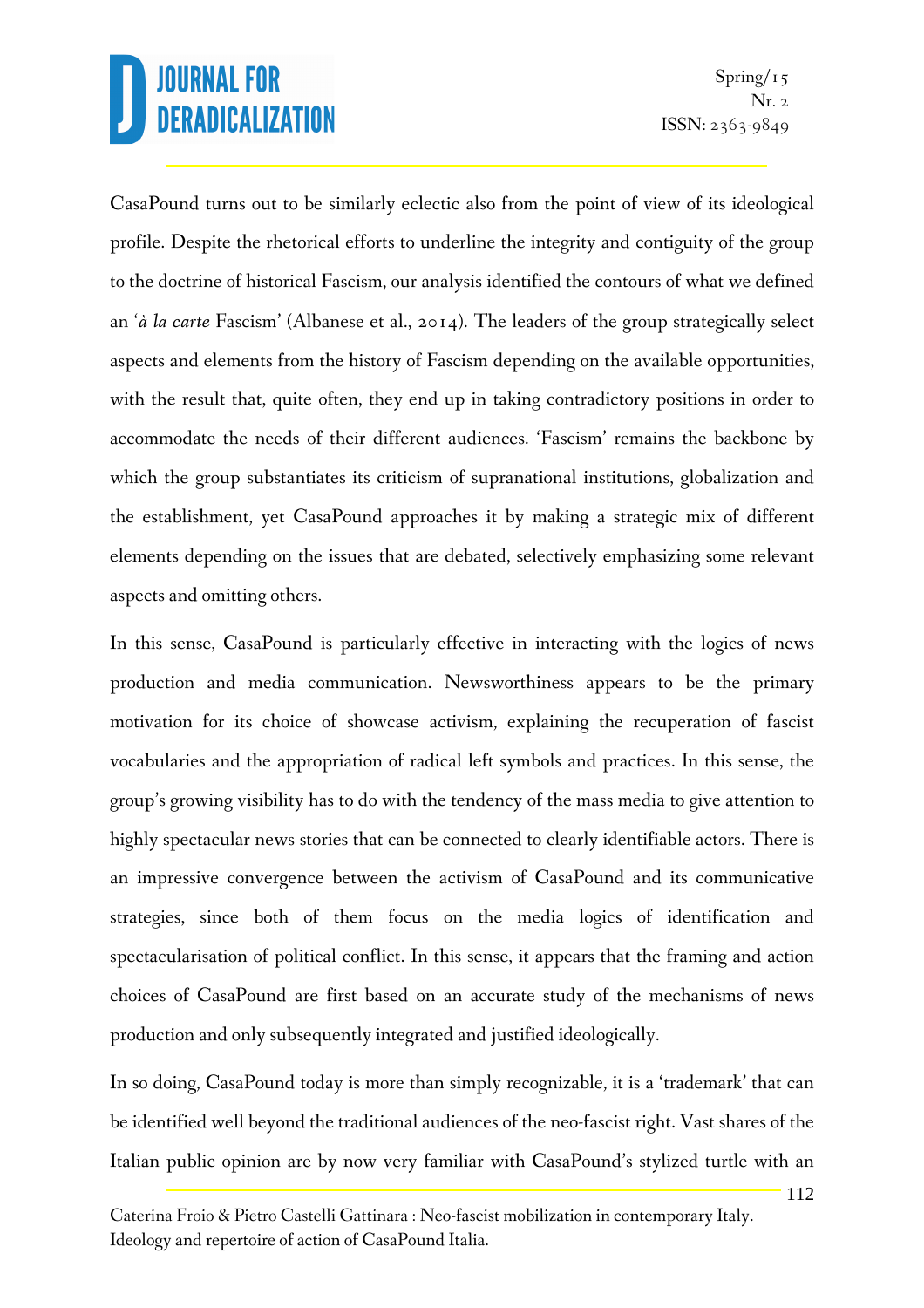octagonal shell, as well as with the lightning inside a circle, the symbol of the youth-wing of the group which resembles those used by left-wing squatting movements. Similarly, the label of 'modern-day' fascists represent a real brand for the group, so as it is its alleged propensity for social movement activism and its focus on non-conformist politics and behaviour. Through this attentive communication strategy and the ambiguity of its political and symbolic references, CasaPound has obtained a relevant position in the political space of the extreme right.

Despite its limited size in terms of active militants and its 'blurred' ideological profile and political choices, moreover, CasaPound is becoming a reference point also at the European level, attracting the attention not only of the observers of political extremism, but also of the mass media, and parts of the public opinion. What is more, there is evidence suggesting that other extreme-right organizations in Europe are increasingly looking up at the experience of CasaPound: in November 2014, the leader of CPI was invited to the international congress 'The Awakening of Nations", organized by the French *Groupe Union Défense,* along with other extremist groups such as the Greek Golden Dawn (and its Cypriote branch ELAM), the Belgian *Nation*, the Spanish *Movimiento Sociale Republicano* and *Liga Joven*, the French *Mouvement d'Action Sociale* and some representatives from the online platform *Synthèse Nationale*.

Similar to other European groups, CasaPound looks at the support of people which have lost trust in public institutions, the government, the mass media and trade unions. Rather than being interested in changing these corrupt institutions, however, CasaPound is primarily engaged in promoting alternative ones of its own: its web radio, magazines and TV-channel, its sports and cultural associations. Most notably, these also include numerous 'para-welfare activities' addressed to Italian families facing difficult times, ranging from food distribution

Caterina Froio & Pietro Castelli Gattinara : Neo-fascist mobilization in contemporary Italy. Ideology and repertoire of action of CasaPound Italia.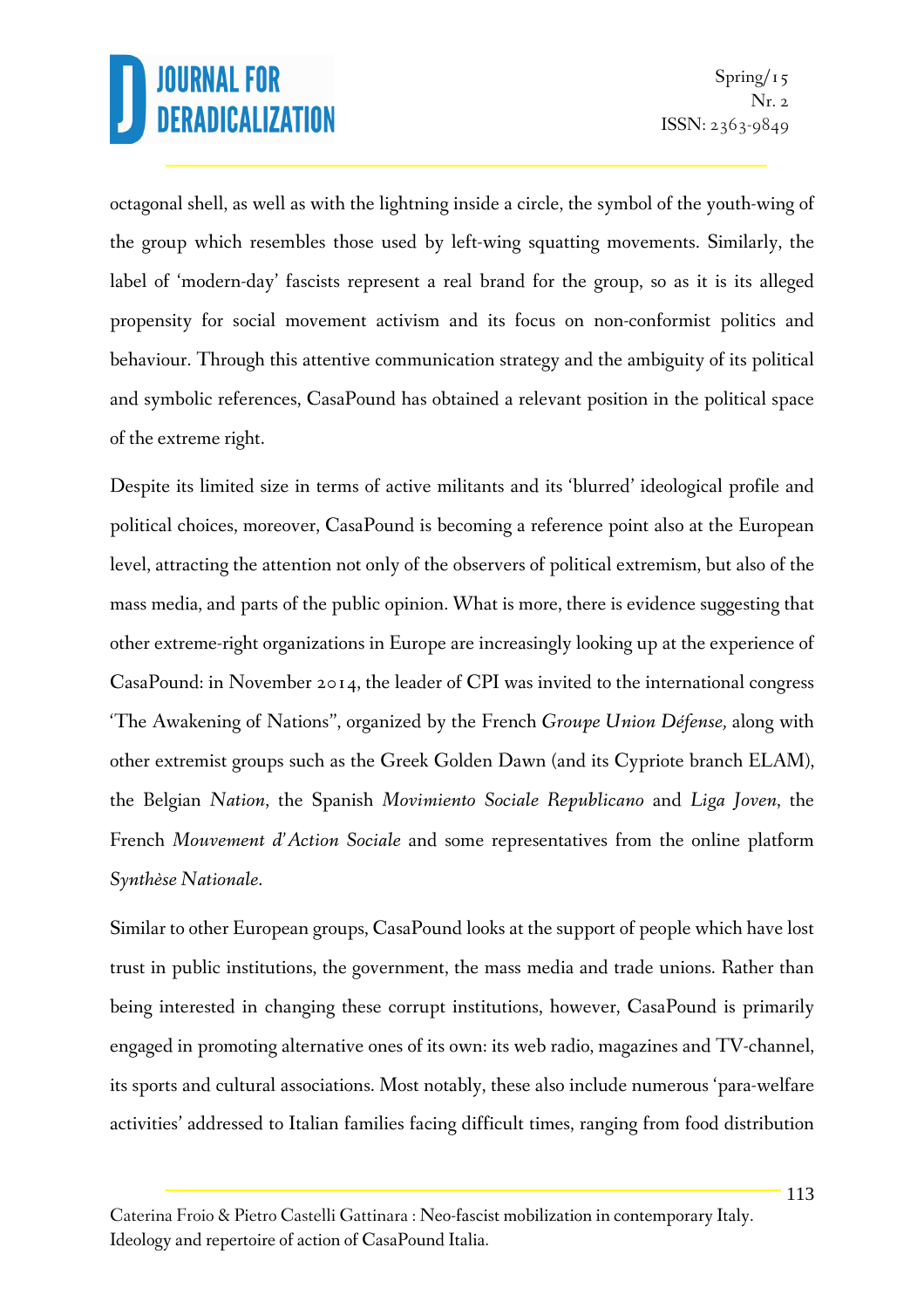to health assistance for disabled and elderly people, as well as a CasaPound-specific service of civil protection.

At the same time, similar to other populist movements, CasaPound presents itself as the agent that will bring back a mythical past to regenerate the present. In this way, the unprecedented *mélange* of old and new claims, symbols, practices and repertoires of action makes CasaPound one of the most challenging phenomena for researchers of extreme right politics.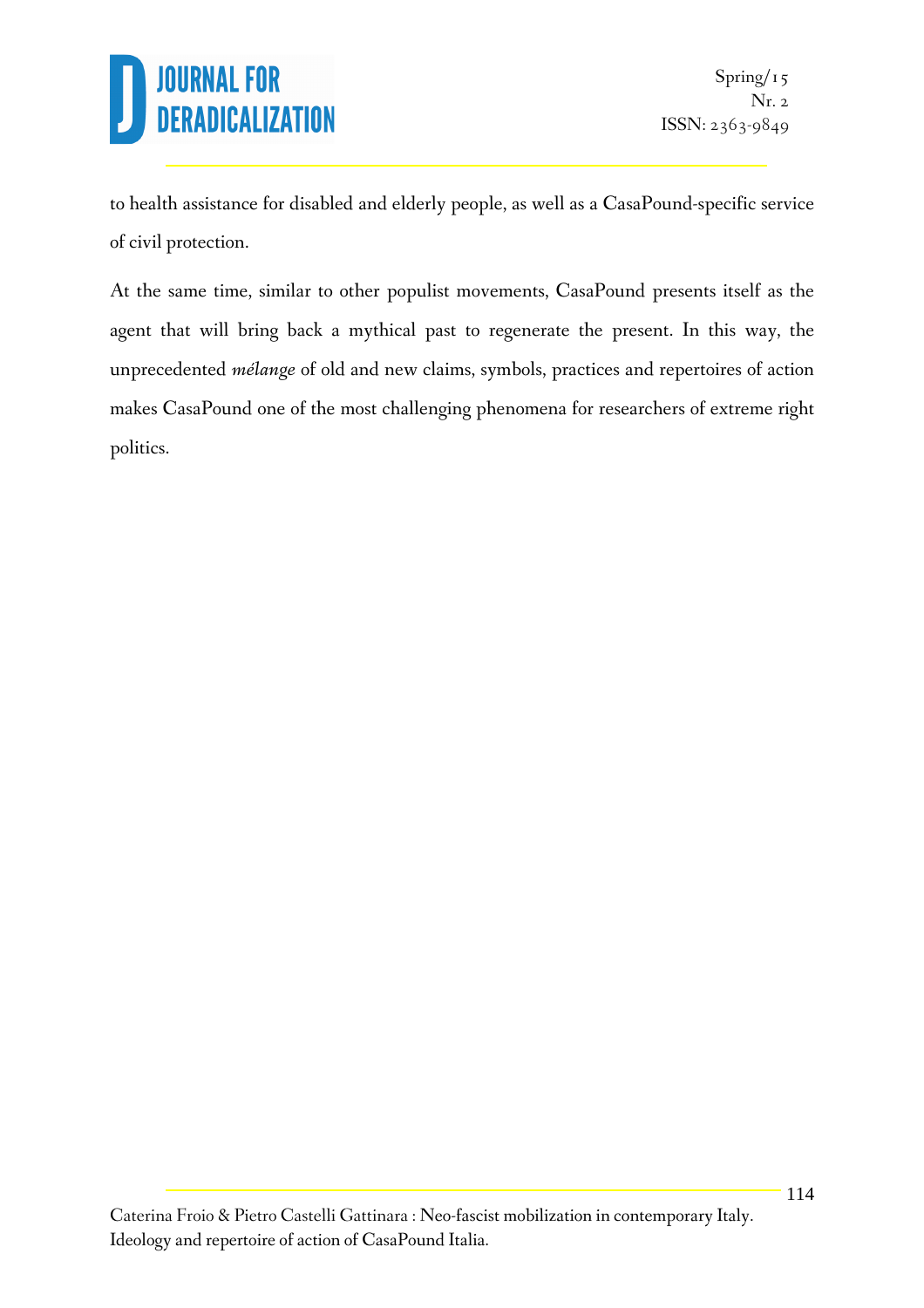

#### References

- Albanese Matteo, Bulli Giorgia, Castelli Gattinara Pietro, Froio Caterina (2014). *Fascisti di un altro millennio? Crisi e partecipazione in CasaPound Italia.* Acireale/Roma: Bonanno Editore.
- Albertazzi, Daniele, and McDonnell Duncan (2005). The Lega Nord in the second Berlusconi government: In a league of its own. *West European Politics* 28 (5), pp. 952- 972.
- Bartlett Jamie, Birdwell Jonathan and Froio Caterina (2012)*. Populism in Europe: CasaPound*. London: Demos.
- Bjorgo Tore and Witte Rob (1993). *Racist Violence in Europe*. New York: St. Martin's Press.
- Blee Kathleen (2007) Ethnographies of the far right. *Journal of Contemporary Ethnography*.  $36(2)$ ,  $119-128$ .
- Blee Kathleen M. (2003). Studying the enemy. In *Our Studies, Ourselves*, edited by Barry Glassner and Rosanna Hertz, 13-23. New York: Oxford University Press.
- Bouron Samuel (2014). Un militantisme à deux faces : stratégie de communication et politique de formation des Jeunesses identitaires. *Les Beaux Quartiers de l'Extrême Droite, Agone (54),* 45-72.
- Bouron Samuel, Froio Caterina (2014). *Les frontières de l'espace public en France et en Italie. Analyse comparée de la médiatisation des Jeunesses Identitaires et de Casapound Italia.* Working Paper presented at the University of Paris 2, Panthéon-Assas, 21 October.
- Bosi Lorenzo, Demetriou Chares, and Malthaner Stefan (2014). *Dynamics of political violence: a process-oriented perspective on radicalization and the escalation of political conflict*. Surrey, UK: Ashgate Publishing.
- Brown Stephen and Dobrin Sidney (2004). *Ethnography Unbound: From Theory Shock to Critical Praxis*. New York: State University of New York Press.
- Bulli Giorgia and Castelli Gattinara Pietro (2013) "Tra vecchie e nuove identità. L'estrema destra in movimento", in L. Altieri e L. Raffini, (eds), *La Nuova Politica. Movimenti, Mobilitazioni e Conflitti in Italia*, EdiSes, Napoli.
- Caiani Manuela, della Porta Donatella and Wagemann Claudius. 2012. *Mobilizing on the extreme right: Germany, Italy, and the United States*. Oxford: Oxford University Press.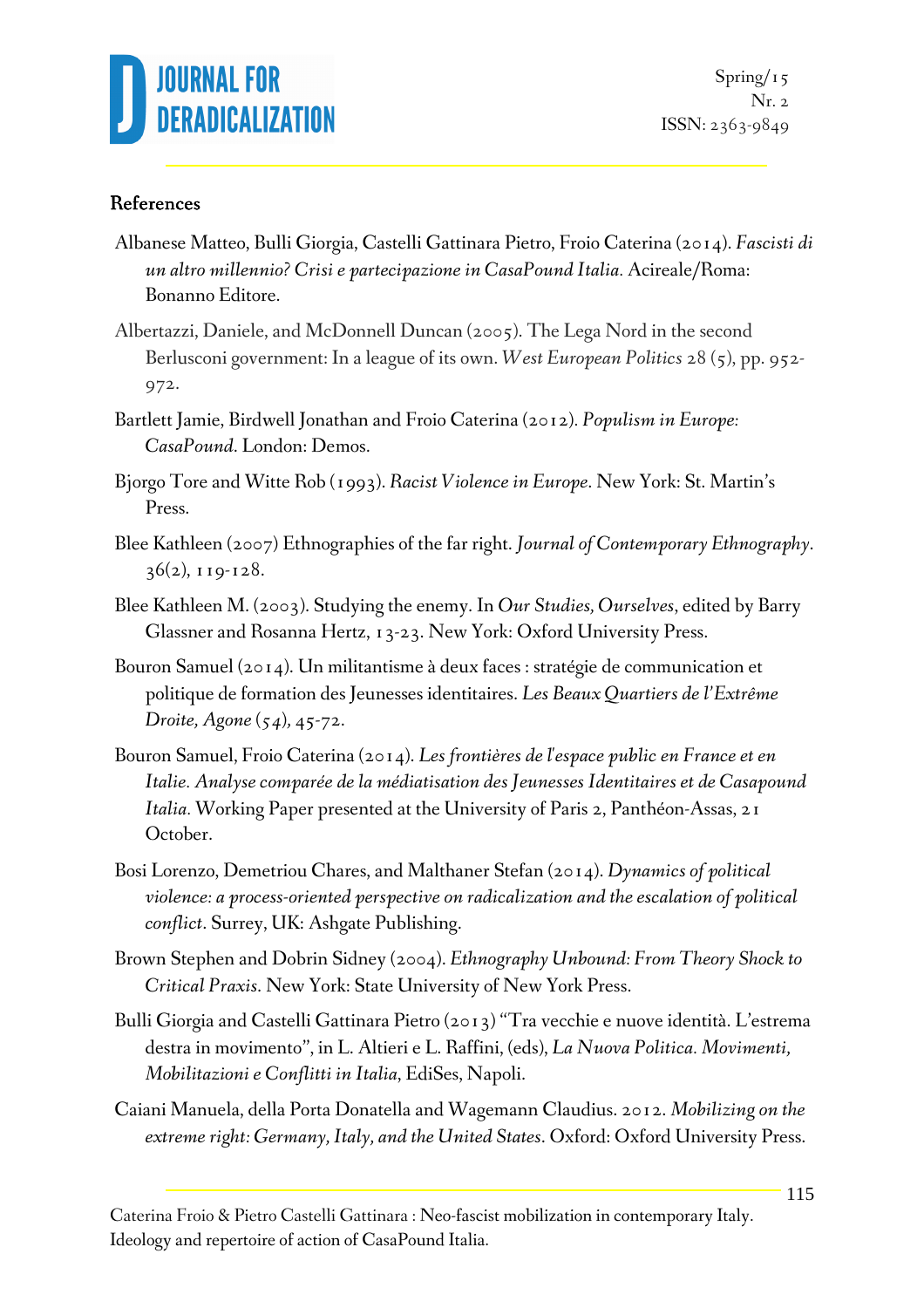

Caiani Manuela and Parenti Linda (2013). *Web Nero*. Bologna: Il Mulino.

- Caiani Manuela, Borri Rossella. 2013. The Extreme Right, Violence and Other Action Repertoires: An Empirical Study on Two European Countries. *Perspectives on European Politics and Society.* 14, 3, 562-581.
- Camus Jean-Yves. 2007. Book review of: 'Extreme Right Activists in Europe: Through the Magnifying Glass' by Bert Klandermans and Nonna Mayer. *Journal for the Study of Radicalism.* 1(1), pp. 129-130.
- Castelli Gattinara Pietro and Froio Caterina (2014). 'Much ado about nothing? The economic crisis and the extreme right from ballots to streets'. *Paper presented at the 2014 ECPR General Conference*, University of Glasgow 3 - 6 September 2014
- Castelli Gattinara Pietro and Froio Caterina (2014). Identity Building and Action Repertoires in CasaPound: Discourses, Symbols and Practices of Violence. *International Journal of Conflict and Violence* Vol. 8 (1), pp. 154-170.
- Castelli Gattinara Pietro, Froio Caterina, and Albanese Matteo. 2013. The Appeal of Neofascism in times of Crisis: The Experience of CasaPound Italia. *Fascism: Journal of Comparative Fascist Studies*. 2, 234-258.
- Cento Bull Anna. 2007. *Italian Neofascism: the Strategy of Tension and the Politics of Nonreconciliation*. Oxford, UK.: Berghahn Books.
- Della Porta Donatella (1995). *Social Movements, Political Violence and the State.* Cambridge: Cambridge University Press.
- Della Porta Donatella (2008). Research on Social Movements and Political Violence. *Qualitative Sociology.* 31(3), 221-230.
- Della Porta Donatella, Michael Keating (eds) (2008). Approaches and Methodologies in the Social Sciences. A Pluralist Perspective. *Graduate Journal of Social Science*, 5 (2), pp.158-161.
- Della Porta Donatella and Diani Mario (2009). *Social Movements: An Introduction*. Oxford: Oxford University Press.
- Della Porta Donatella (2013).*Clandestine Political Violence*. Cambridge: Cambridge University Press.
- Di Tullio Domenico (2010). *Nessun Dolore: Il Romanzo di CasaPound*. Milan: Rizzoli.
- Klandermans Bert and Mayer Nonna eds. (2006). *Extreme Right Activists in Europe*. New York: Routledge.

Caterina Froio & Pietro Castelli Gattinara : Neo-fascist mobilization in contemporary Italy. Ideology and repertoire of action of CasaPound Italia.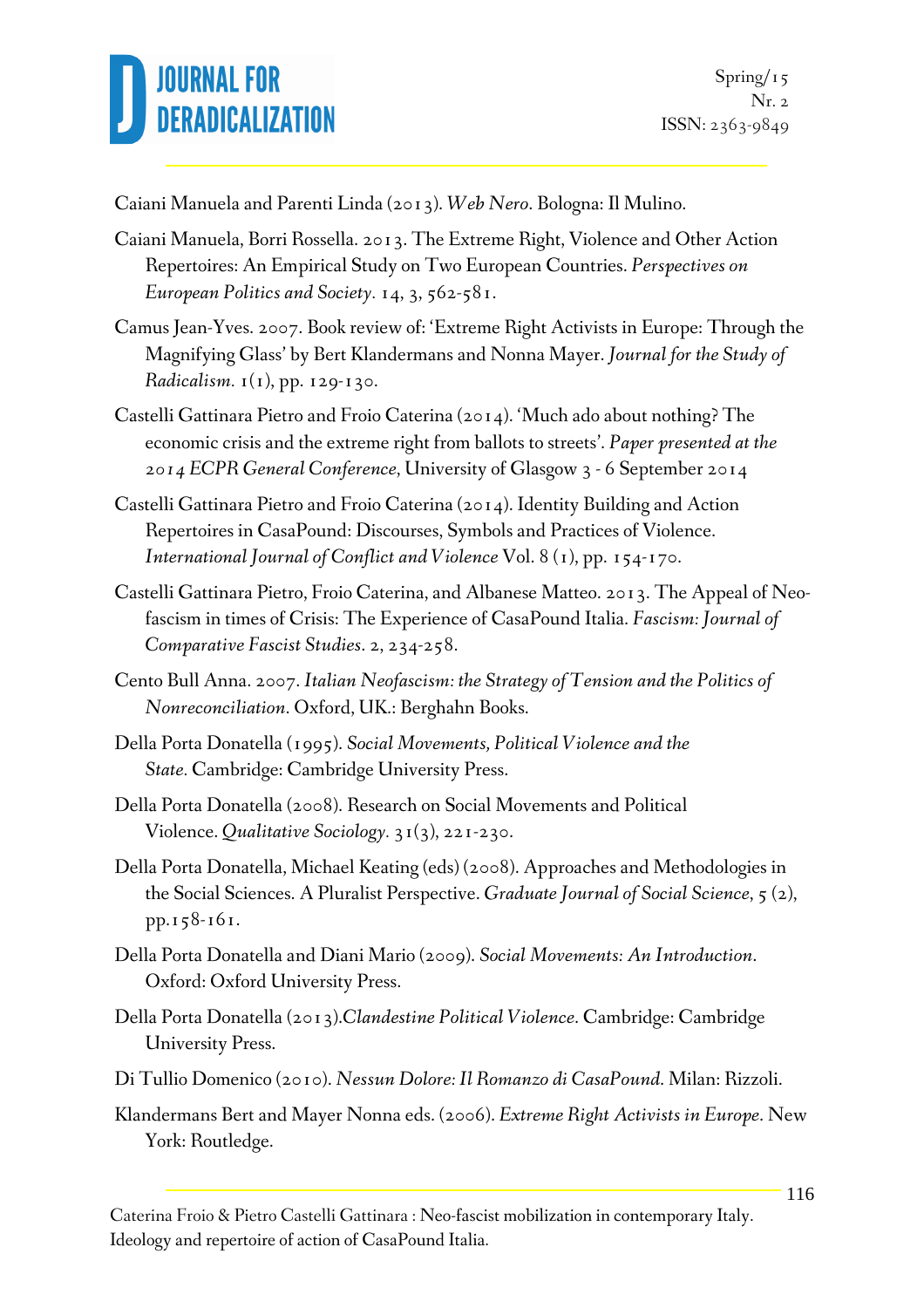

Koch Heiko (2013). *CasaPound Italia*. Münster: Unrest-Verlag.

- Koehler Daniel (2014). Contrast Societies. Radical Social Movements and their Relationships with their Target Societies. A Theoretical Model. *Behavioral Sciences of Terrorism and Political Aggression,* 7(1): pp. 18-34.
- Koopmans Ruud and Olzak Simon (2004). Discursive Opportunities and the Evolution of Right-Wing Violence in Germany. *American journal of Sociology*, 110 (19), pp. 198- 230.
- Kriesi Hanspeter, Lavenex Sandra, Esser Frank, Matthes Jörg, Buelmann Marc, Bochsler Daniel (2013). *Democracy in the age of globalization and mediatization*. Basingstoke: Palgrave Macmillan.
- Linden Annette and Klandermans Bart (2007) 'Revolutionaries, Wanderers, Converts, and Compliants. Life histories of Extreme Right Activists', *Journal of Contemporary Ethnography,* 36(2), 184-201.
- Lubbers Marcel (2001). *Exclusionistic Electorates. Extreme right-wing voting in Western Europe*. Nijmegen: KUN/ICS.
- McDonnell, D. (2006) 'A weekend in Padania: Regionalist Populism and the Lega Nord', *Politics*, 26(2), pp. 126-132.
- Minkenberg, Michael 'The renewal of the radical right: Between modernity and antimodernity,' *Government and Opposition* 35 (2007): 170–188.
- Minkenberg Michael (2001). The Radical Right in Public Office: Agenda-setting and Policy Effects. *West European Politics*, 24(4), pp. 1-21.
- Mudde Cas (2013). *The Myth of the Weimar Europe*. Open Democracy. Available at https://www.opendemocracy.net/can-europe-make-it/cas-mudde/myth-of-weimareurope. Accessed 16.02.2015.
- Mudde Cas (2007) Populist Radical Right Parties in Europe. Cambridge: Cambridge University Press.
- Mudde Cas (2000) *The Ideology of the Extreme Right*. Manchester: Manchester University Press.
- Norris Pippa (2005). *Radical Right: Voters and Parties in the Electoral Market*. Cambridge: Cambridge University Press.
- Olzak Susan and Shanahan Suzanne (1996). Deprivation and Race Riots: An Extension of Spilerman's Analysis. *Social Forces,* 74(3), pp. 931-961.

Caterina Froio & Pietro Castelli Gattinara : Neo-fascist mobilization in contemporary Italy. Ideology and repertoire of action of CasaPound Italia.